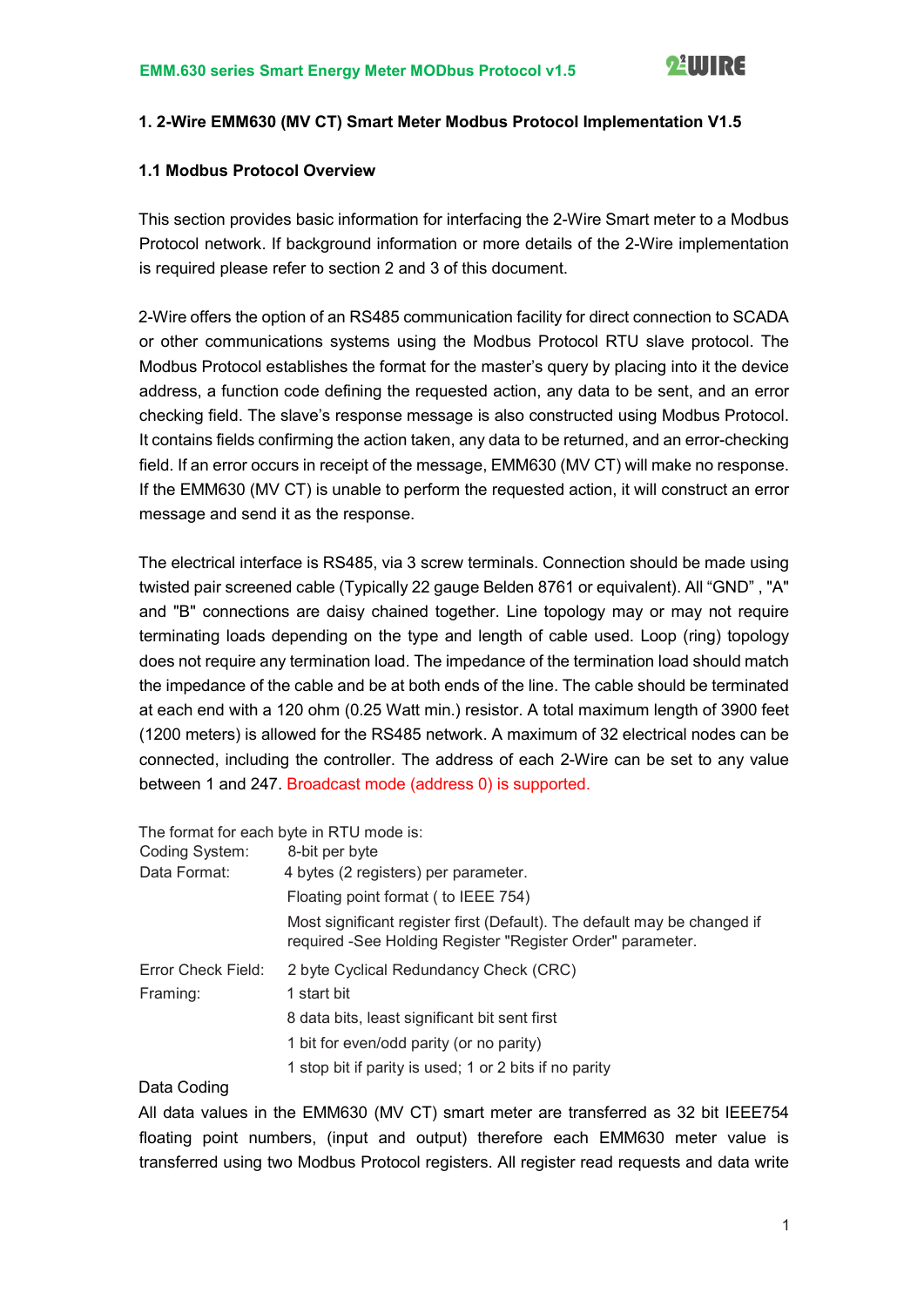requests must specify an even number of registers. Attempts to read/write an odd number of registers prompt the EMM630 smart meter to return a Modbus Protocol exception message. However, for compatibility with some SCADA systems, EMM630 Smart meter will response to any single input or holding register read with an instrument type specific

value.

The EMM630 can transfer a maximum of 30 values in a single transaction; therefore the maximum number of 60 registers requestable Exceeding this limit prompts the EMM630 to generate an exception response.

Data transmission speed is selectable between 2400, 4800, 9600, 19200, 38400 baud.

#### 1.2 Input register

Input registers are used to indicate the present values of the measured and calculated electrical quantities. Each parameter is held in two consecutive16 bit register. The following table details the 3X register address, and the values of the address bytes within the message. A  $(*)$  in the column indicates that the parameter is valid for the particular wiring system. Any parameter with a cross $(X)$  will return the value zero. Each parameter is held in the 3X registers. Modbus Protocol function code 04 is used to access all parameters.

For example, to request: Amps 1 Start address=0006 No. of registers =0002 Amps 2 Start address=0008 No. of registers=0002

Each request for data must be restricted to 30 parameters or less. Exceeding the 30 parameter limit will cause a Modbus Protocol exception code to be returned.

| <b>Address</b><br>(Register) | <b>Paramete</b><br>r<br><b>Number</b> | <b>EMM630 Input Register</b><br><b>Parameter</b> |              | <b>Modbus</b><br><b>Protocol</b><br><b>Start</b><br><b>Address</b><br><b>Hex</b> | 3<br>Ø            | 3<br>Ø     | 1<br>Ø     |                     |
|------------------------------|---------------------------------------|--------------------------------------------------|--------------|----------------------------------------------------------------------------------|-------------------|------------|------------|---------------------|
|                              |                                       | <b>Description</b>                               | <b>Units</b> | Hi<br><b>Byte</b>                                                                | Lo<br><b>Byte</b> | 4<br>W     | 3<br>W     | $\overline{2}$<br>W |
| 30001                        | $\mathbf 1$                           | Phase 1 line to neutral volts.                   | <b>Volts</b> | 00                                                                               | 00                | $\sqrt{ }$ | X          | $\sqrt{ }$          |
| 30003                        | $\overline{2}$                        | Phase 2 line to neutral volts.                   | Volts        | 00                                                                               | 02                | $\sqrt{ }$ | X          | X                   |
| 30005                        | 3                                     | Phase 3 line to neutral volts.                   | Volts        | 00                                                                               | 04                | $\sqrt{ }$ | X          | X                   |
| 30007                        | 4                                     | Phase 1 current.                                 | Amps         | 00                                                                               | 06                | $\sqrt{ }$ | $\sqrt{ }$ | $\sqrt{ }$          |
| 30009                        | 5                                     | Phase 2 current.                                 | Amps         | 00                                                                               | 08                | $\sqrt{ }$ | $\sqrt{ }$ | X                   |
| 30011                        | 6                                     | Phase 3 current.                                 | Amps         | 00                                                                               | 0A                | $\sqrt{ }$ | $\sqrt{ }$ | X                   |
| 30013                        | 7                                     | Phase 1 power.                                   | Watts        | 00                                                                               | 0C                | $\sqrt{ }$ | X          | $\sqrt{ }$          |

#### 1.2.1 EMM630 Input Registers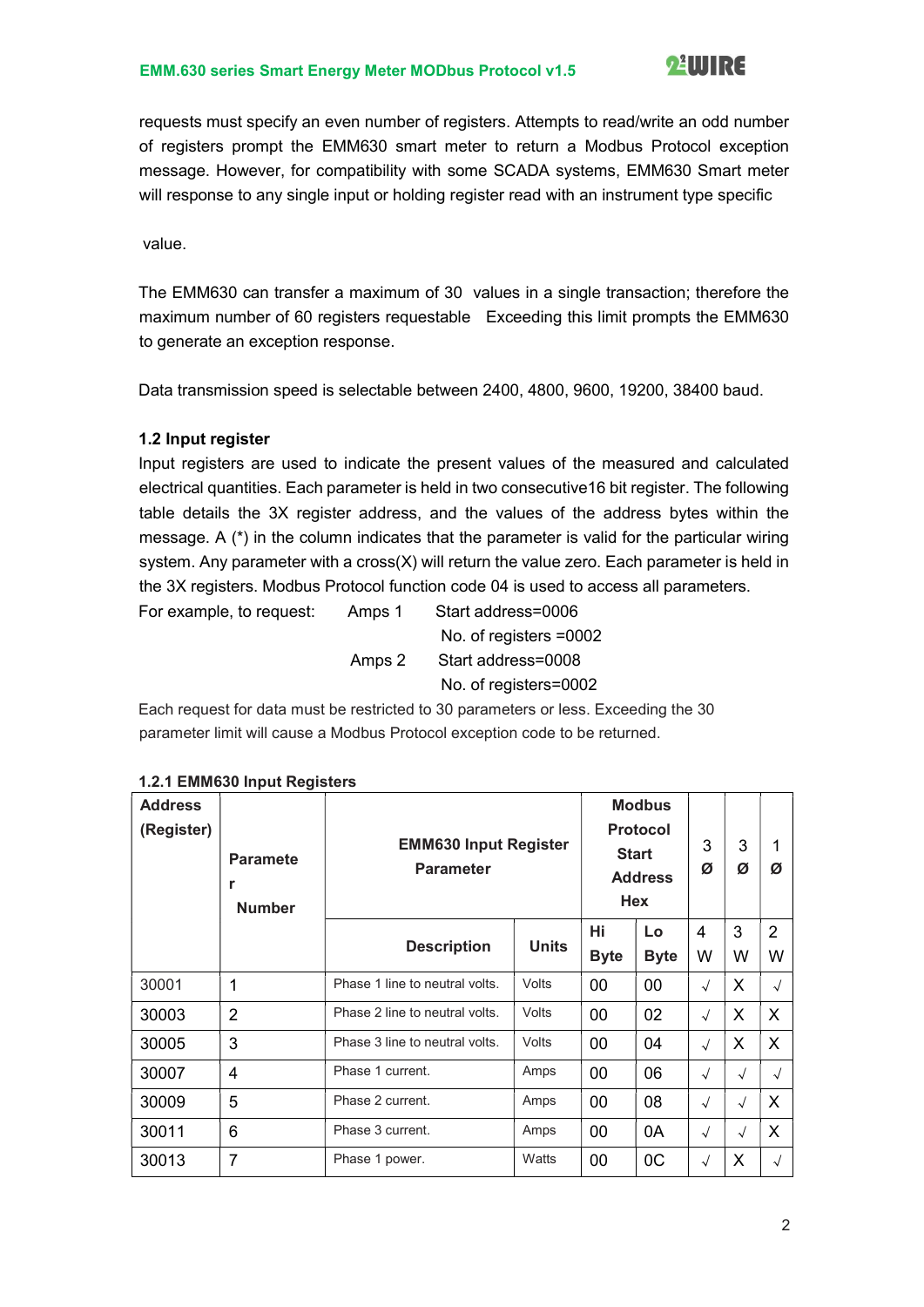# **22 WIRE**

| 30015 | 8  | Phase 2 power.                     | Watts     | 00     | 0E             | $\sqrt{ }$ | X          | $\sqrt{2}$ |
|-------|----|------------------------------------|-----------|--------|----------------|------------|------------|------------|
|       |    |                                    |           |        |                |            |            |            |
| 30017 | 9  | Phase 3 power.                     | Watts     | 00     | 10             | $\sqrt{ }$ | X          | X          |
| 30019 | 10 | Phase 1 volt amps.                 | VA        | 00     | 12             | $\sqrt{}$  | X          | $\sqrt{ }$ |
| 30021 | 11 | Phase 2 volt amps.                 | VA        | 00     | 14             | $\sqrt{}$  | X          | X.         |
| 30023 | 12 | Phase 3 volt amps.                 | <b>VA</b> | 00     | 16             | $\sqrt{}$  | X          | X          |
| 30025 | 13 | Phase 1 volt amps reactive.        | VAr       | 00     | 18             | $\sqrt{}$  | X          | $\sqrt{ }$ |
| 30027 | 14 | Phase 2 volt amps reactive.        | VAr       | 00     | 1A             | $\sqrt{}$  | X          | X          |
| 30029 | 15 | Phase 3 volt amps reactive.        | VAr       | 00     | 1 <sub>C</sub> | $\sqrt{}$  | X          | X          |
| 30031 | 16 | Phase 1 power factor (1).          | None      | 00     | 1E             | $\sqrt{}$  | X          | $\sqrt{ }$ |
| 30033 | 17 | Phase 2 power factor (1).          | None      | 00     | 20             | $\sqrt{}$  | X          | X          |
| 30035 | 18 | Phase 3 power factor (1).          | None      | 00     | 22             | $\sqrt{ }$ | X          | X          |
| 30037 | 19 | Phase 1 phase angle.               | Degrees   | 00     | 24             | $\sqrt{}$  | X          | $\sqrt{ }$ |
| 30039 | 20 | Phase 2 phase angle.               | Degrees   | 00     | 26             | $\sqrt{ }$ | X          | X          |
| 30041 | 21 | Phase 3 phase angle.               | Degrees   | 00     | 28             | $\sqrt{ }$ | X          | X          |
| 30043 | 22 | Average line to neutral volts.     | Volts     | 00     | 2A             | $\sqrt{ }$ | X          | X          |
| 30047 | 24 | Average line current.              | Amps      | 00     | 2E             | $\sqrt{}$  | $\sqrt{ }$ | $\sqrt{ }$ |
| 30049 | 25 | Sum of line currents.              | Amps      | 00     | 30             | $\sqrt{}$  | $\sqrt{ }$ | $\sqrt{ }$ |
| 30053 | 27 | Total system power.                | Watts     | 00     | 34             | $\sqrt{ }$ | $\sqrt{ }$ | $\sqrt{ }$ |
| 30057 | 29 | Total system volt amps.            | VA        | 00     | 38             | $\sqrt{}$  | $\sqrt{ }$ | $\sqrt{}$  |
| 30061 | 31 | Total system VAr.                  | VAr       | 00     | 3C             | $\sqrt{}$  | $\sqrt{ }$ | $\sqrt{ }$ |
| 30063 | 32 | Total system power factor (1).     | None      | 00     | 3E             | $\sqrt{ }$ | $\sqrt{ }$ | $\sqrt{ }$ |
| 30067 | 34 | Total system phase angle.          | Degrees   | 00     | 42             | $\sqrt{ }$ | $\sqrt{ }$ | $\sqrt{ }$ |
| 30071 | 36 | Frequency of supply voltages.      | Hz        | 00     | 46             | $\sqrt{}$  | $\sqrt{ }$ | $\sqrt{ }$ |
| 30073 | 37 | Import Wh since last reset.        | kWh       | 00     | 48             | $\sqrt{}$  | $\sqrt{ }$ | $\sqrt{ }$ |
| 30075 | 38 | Export Wh since last reset.        | kWH       | $00\,$ | 4A             | $\sqrt{ }$ | $\sqrt{ }$ | $\sqrt{ }$ |
| 30077 | 39 | Import VArh since last reset.      | kVArh     | $00\,$ | 4C             | $\sqrt{ }$ | $\sqrt{ }$ | $\sqrt{2}$ |
| 30079 | 40 | Export VArh since last reset.      | kVArh     | $00\,$ | 4E             | $\sqrt{ }$ | $\sqrt{}$  | $\sqrt{}$  |
| 30081 | 41 | VAh since last reset.              | kVAh      | 00     | 50             | $\sqrt{ }$ | $\sqrt{ }$ | $\sqrt{ }$ |
| 30083 | 42 | Ah since last reset(3).            | Ah        | 00     | 52             | $\sqrt{ }$ | $\sqrt{ }$ | $\sqrt{ }$ |
| 30085 | 43 | Total system power demand          | W         | $00\,$ | 54             | $\sqrt{}$  | $\sqrt{ }$ | $\sqrt{ }$ |
|       |    | (2).                               |           |        |                |            |            |            |
| 30087 | 44 | Maximum total system power         | VA        | 00     | 56             | $\sqrt{}$  | $\sqrt{ }$ | $\sqrt{ }$ |
|       |    | demand                             |           |        |                |            |            |            |
|       |    | (2).                               |           |        |                |            |            |            |
| 30101 | 51 | Total system VA demand.            | VA        | $00\,$ | 64             | $\sqrt{ }$ | $\sqrt{ }$ | $\sqrt{ }$ |
| 30103 | 52 | Maximum total system VA<br>demand. | VA        | 00     | 66             | $\sqrt{ }$ | $\sqrt{ }$ | $\sqrt{ }$ |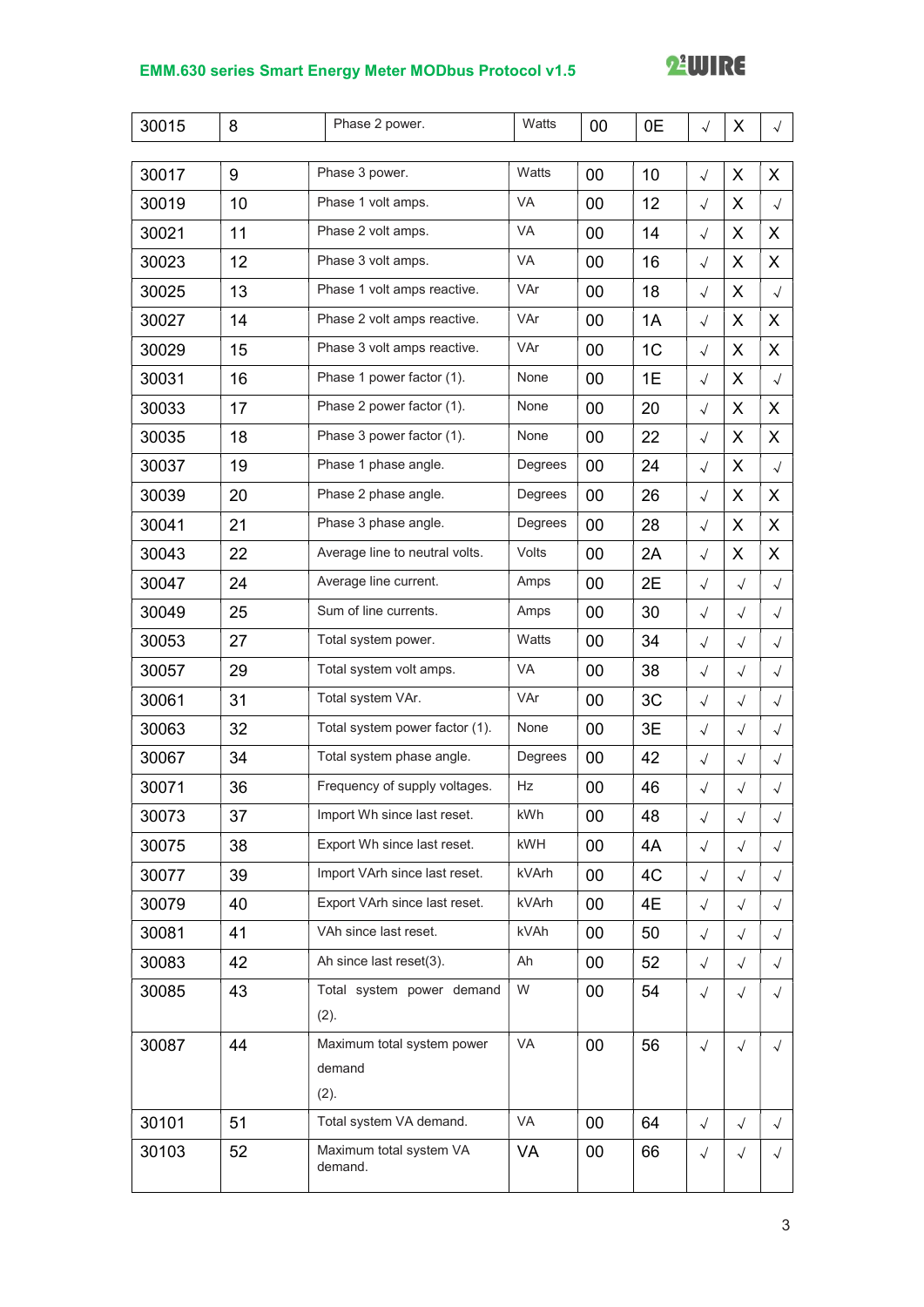# **22 WIRE**

| 30105 | 53  | Neutral current demand.                               | Amps          | 00 | 68             | $\sqrt{ }$ | X          | X          |
|-------|-----|-------------------------------------------------------|---------------|----|----------------|------------|------------|------------|
| 30107 | 54  | Maximum neutral current<br>demand.                    | Amps          | 00 | 6A             | $\sqrt{ }$ | X          | X          |
| 30201 | 101 | Line 1 to Line 2 volts.                               | Volts         | 00 | C <sub>8</sub> | $\sqrt{ }$ | $\sqrt{ }$ | X          |
| 30203 | 102 | Line 2 to Line 3 volts.                               | Volts         | 00 | CA             | $\sqrt{}$  | $\sqrt{ }$ | X          |
| 30205 | 103 | Line 3 to Line 1 volts.                               | Volts         | 00 | CC             | $\sqrt{ }$ | $\sqrt{ }$ | X          |
| 30207 | 104 | Average line to line volts.                           | Volts         | 00 | <b>CE</b>      | $\sqrt{}$  | $\sqrt{ }$ | X          |
| 30225 | 113 | Neutral current.                                      | Amps          | 00 | E <sub>0</sub> | $\sqrt{ }$ | X          | X          |
| 30235 | 118 | Phase 1 L/N volts THD                                 | $\frac{0}{0}$ | 00 | EA             | $\sqrt{}$  | X          | $\sqrt{ }$ |
| 30237 | 119 | Phase 2 L/N volts THD                                 | $\frac{0}{0}$ | 00 | EC             | $\sqrt{}$  | X          | X          |
| 30239 | 120 | Phase 3 L/N volts THD                                 | $\frac{0}{0}$ | 00 | EE             | $\sqrt{ }$ | X          | X          |
| 30241 | 121 | Phase 1 Current THD                                   | $\frac{0}{0}$ | 00 | F <sub>0</sub> | $\sqrt{}$  | $\sqrt{ }$ | $\sqrt{ }$ |
| 30243 | 122 | Phase 2 Current THD                                   | $\frac{0}{0}$ | 00 | F <sub>2</sub> | $\sqrt{}$  | $\sqrt{ }$ | X          |
| 30245 | 123 | Phase 3 Current THD                                   | $\frac{0}{0}$ | 00 | F <sub>4</sub> | $\sqrt{ }$ | $\sqrt{ }$ | X          |
| 30249 | 125 | Average line<br>to<br>volts THD.<br>neutral           | $\frac{0}{0}$ | 00 | F <sub>8</sub> | $\sqrt{ }$ | X          | $\sqrt{ }$ |
| 30251 | 126 | Average line current THD.                             | $\frac{0}{0}$ | 00 | <b>FA</b>      | $\sqrt{ }$ | $\sqrt{ }$ | $\sqrt{ }$ |
| 30255 | 128 | Total system power factor.                            | None          | 00 | FE.            | $\sqrt{}$  | $\sqrt{}$  | $\sqrt{}$  |
| 30259 | 130 | Phase 1 current demand.                               | Amps          | 01 | 02             | $\sqrt{}$  | $\sqrt{ }$ | $\sqrt{ }$ |
| 30261 | 131 | Phase 2 current demand.                               | Amps          | 01 | 04             | $\sqrt{}$  | $\sqrt{ }$ | X          |
| 30263 | 132 | Phase 3 current demand.                               | Amps          | 01 | 06             | $\sqrt{}$  | $\sqrt{ }$ | X          |
| 30265 | 133 | $\mathbf{1}$<br>Maximum<br>phase<br>current demand.   | Amps          | 01 | 08             | $\sqrt{ }$ | $\sqrt{}$  | $\sqrt{}$  |
| 30267 | 134 | $\overline{2}$<br>phase<br>Maximum<br>current demand. | Amps          | 01 | 0A             | $\sqrt{ }$ | $\sqrt{ }$ | X          |
| 30269 | 135 | Maximum<br>phase<br>3<br>current demand.              | Amps          | 01 | 0C             | $\sqrt{}$  | $\sqrt{ }$ | X          |
| 30335 | 168 | Line 1 to line 2 volts THD.                           | $\frac{0}{6}$ | 01 | 4E             | $\sqrt{}$  | $\sqrt{ }$ | X          |
| 30337 | 169 | Line 2 to line 3 volts THD.                           | $\frac{0}{0}$ | 01 | 50             | $\sqrt{ }$ | $\sqrt{ }$ | X          |
| 30339 | 170 | Line 3 to line 1 volts THD.                           | $\frac{0}{0}$ | 01 | 52             | $\sqrt{}$  | $\sqrt{ }$ | X          |
| 30341 | 171 | Average line to line volts THD.                       | $\frac{0}{0}$ | 01 | 54             | $\sqrt{}$  | $\sqrt{ }$ | X          |
| 30343 | 172 | Total kwh.(3)                                         | kwh           | 01 | 56             | $\sqrt{}$  | $\sqrt{ }$ | $\sqrt{ }$ |
| 30345 | 173 | Total kvarh.(3)                                       | kvarh         | 01 | 58             | $\sqrt{}$  | $\sqrt{ }$ | $\sqrt{ }$ |
| 30347 | 174 | L1 import kwh                                         | kwh           | 01 | 5a             | $\sqrt{}$  | $\sqrt{ }$ | $\sqrt{ }$ |
| 30349 | 175 | L2 import kwh                                         | kwh           | 01 | 5c             | $\sqrt{ }$ | $\sqrt{ }$ | $\sqrt{}$  |
| 30351 | 176 | L3 import kWh                                         | kwh           | 01 | 5e             | $\sqrt{ }$ | $\sqrt{ }$ | $\sqrt{2}$ |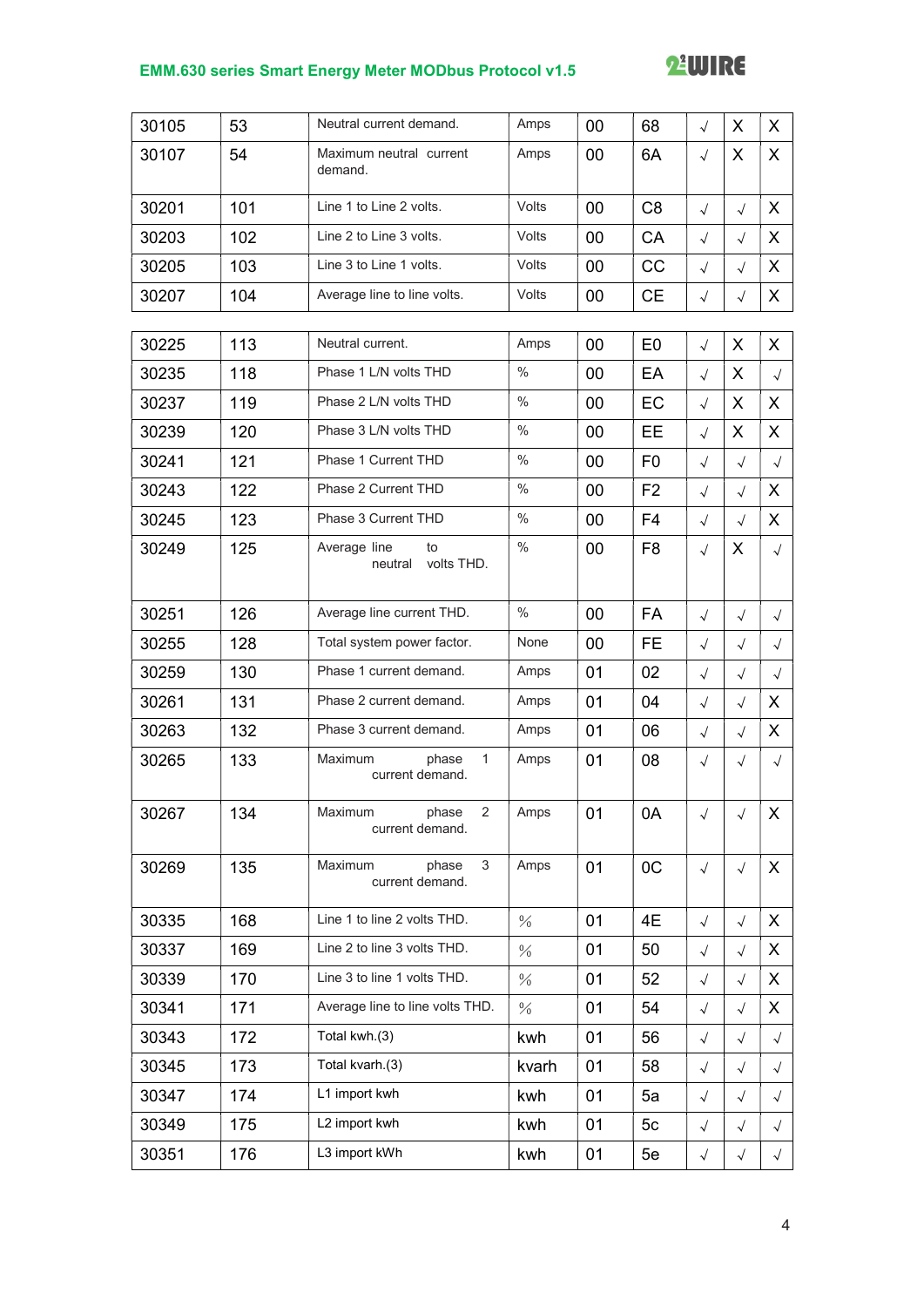# **22 WIRE**

| 30353 | 177 | L1 export kWh      | kwh   | 01 | 60 | $\sqrt{ }$ | $\sqrt{ }$ | $\sqrt{ }$ |
|-------|-----|--------------------|-------|----|----|------------|------------|------------|
| 30355 | 178 | L2 export kwh      | kwh   | 01 | 62 | $\sqrt{ }$ | $\sqrt{ }$ | $\sqrt{ }$ |
| 30357 | 179 | L3 export kWh      | kwh   | 01 | 64 | $\sqrt{ }$ | $\sqrt{ }$ | $\sqrt{ }$ |
| 30359 | 180 | L1 total kwh $(3)$ | kwh   | 01 | 66 | $\sqrt{ }$ | $\sqrt{ }$ | $\sqrt{ }$ |
| 30361 | 181 | L2 total kWh(3)    | kwh   | 01 | 68 | $\sqrt{ }$ | $\sqrt{ }$ | $\sqrt{ }$ |
| 30363 | 182 | L3 total kwh(3)    | kwh   | 01 | 6a | $\sqrt{ }$ | $\sqrt{ }$ | $\sqrt{ }$ |
| 30365 | 183 | L1 import kvarh    | kvarh | 01 | 6c | $\sqrt{ }$ | $\sqrt{ }$ | $\sqrt{ }$ |
| 30367 | 184 | L2 import kvarh    | kvarh | 01 | 6e | $\sqrt{ }$ | $\sqrt{ }$ | $\sqrt{ }$ |
| 30369 | 185 | L3 import kvarh    | kvarh | 01 | 70 | $\sqrt{ }$ | $\sqrt{ }$ | $\sqrt{ }$ |
| 30371 | 186 | L1 export kvarh    | kvarh | 01 | 72 | $\sqrt{ }$ | $\sqrt{ }$ | $\sqrt{ }$ |
| 30373 | 187 | L2 export kvarh    | kvarh | 01 | 74 | $\sqrt{ }$ | $\sqrt{ }$ | $\sqrt{ }$ |
| 30375 | 188 | L3 export kvarh    | kvarh | 01 | 76 | $\sqrt{ }$ | $\sqrt{ }$ | $\sqrt{ }$ |
| 30377 | 189 | L1 total kvarh (3) | kvarh | 01 | 78 | $\sqrt{ }$ | $\sqrt{ }$ | $\sqrt{ }$ |
| 30379 | 190 | L2 total kvarh (3) | kvarh | 01 | 7a | $\sqrt{ }$ | $\sqrt{ }$ | $\sqrt{ }$ |
| 30381 | 191 | L3 total kvarh (3) | kvarh | 01 | 7c | $\sqrt{ }$ | $\sqrt{ }$ | $\sqrt{ }$ |

Notes:

1. The power factor has its sign adjusted to indicate the direction of the current. Positive refers to forward current, negative refers to reverse current.

- 2. The power sum demand calculation is for import export.
- 3. Total kWh / kVarh equals to Import + export.

#### 1.3 Modbus Protocol Holding Registers and Digital meter set up

Holding registers are used to store and display instrument configuration settings. All holding registers not listed in the table below should be considered as reserved for manufacturer use and no attempt should be made to modify their values.

The holding register parameters may be viewed or changed using the Modbus Protocol. Each parameter is held in two consecutive 4X registers. Modbus Protocol Function Code 03 is used to read the parameter and Function Code 16 is used to write. Write to only one parameter per message.

| 1.3.1 EMM630 MODBUS Protocol Holding Register Parameters |  |
|----------------------------------------------------------|--|
|                                                          |  |

| Address  | Parameter | Parameter |             | Modbus      |             |      |
|----------|-----------|-----------|-------------|-------------|-------------|------|
| Register | Number    |           |             | Protocol    |             |      |
|          |           |           | Start       |             |             |      |
|          |           |           | Address     |             | Valid range | Mode |
|          |           |           | Hex         |             |             |      |
|          |           |           | High        | Low         |             |      |
|          |           |           | <b>Byte</b> | <b>Byte</b> |             |      |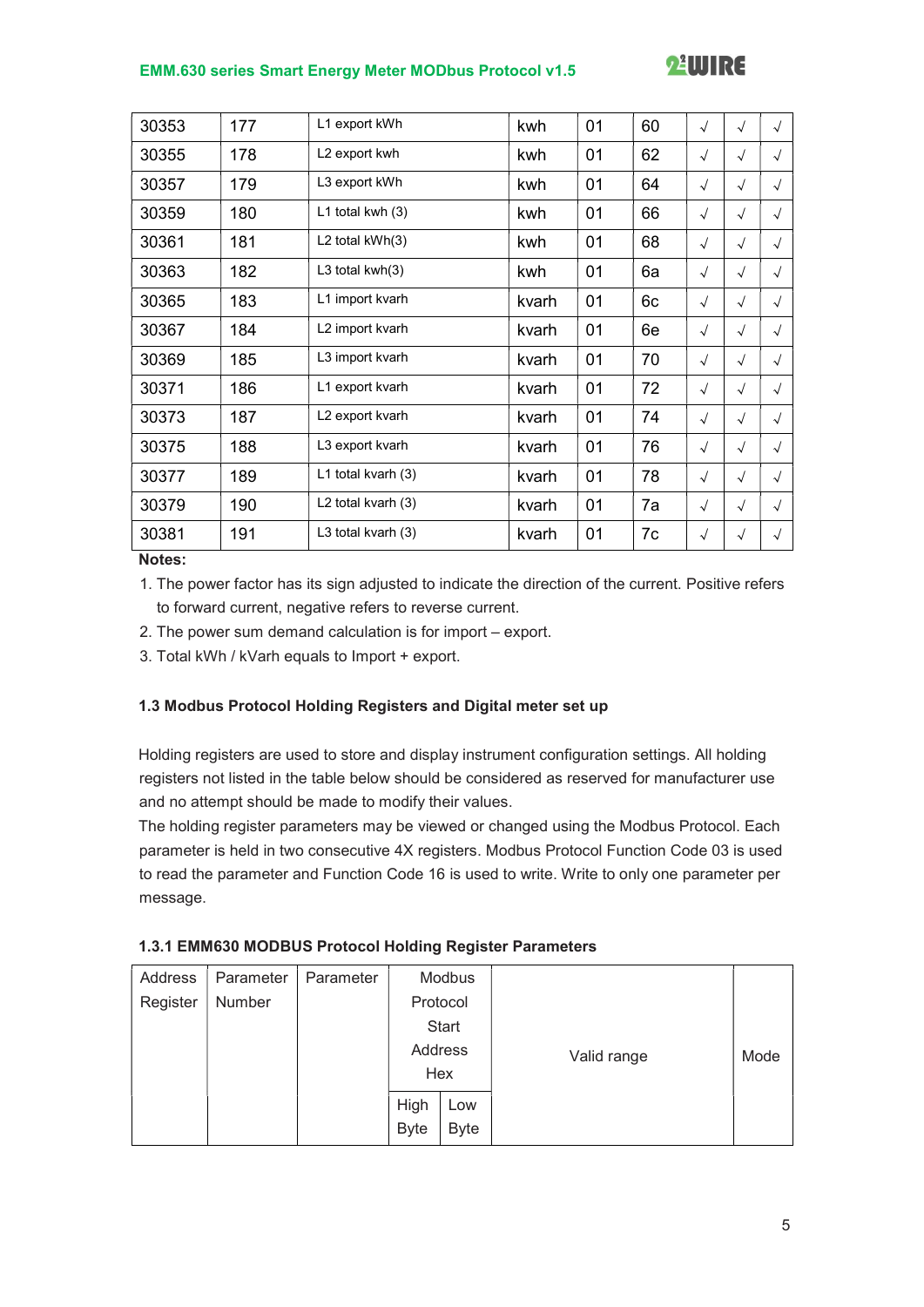

| 40003 | 2 | Demand<br>Period        | 00     | 02        | Write demand period: 0, 5,8, 10,<br>15, 20, 30 or 60 minutes, default<br>60.                          | r/w  |
|-------|---|-------------------------|--------|-----------|-------------------------------------------------------------------------------------------------------|------|
| 40007 | 4 | System<br><b>Volts</b>  | 00     | 06        | Read system voltage, VLL for<br>3P3W, VLN for others.                                                 | r    |
| 40009 | 5 | System<br>Current       | 00     | 08        | Read system current, limited to<br>1 or 5A.                                                           | r    |
| 40011 | 6 | System<br><b>Type</b>   | 00     | 0A        | Write system type: $3p4w = 3$ ,<br>$3p3w = 2 & 1p2w = 1$<br>Requires password,<br>see<br>parameter 13 | r/wp |
| 40013 | 7 | Relay<br>Pulse<br>Width | $00\,$ | <b>OC</b> | Write relay on period in<br>milliseconds: 60, 100 or 200,<br>default 200.                             | r/w  |
| 40015 | 8 | Password<br>Lock        | 00     | 0E        | Write any value to password<br>lock protected registers.                                              | r    |

|       |    |                                  |                 |                 | Read password lock status: 0<br>$=$ locked. $1 =$ unlocked.<br>Reading will also reset the<br>password timeout back to<br>one minute.                                                                                                                                                   |     |
|-------|----|----------------------------------|-----------------|-----------------|-----------------------------------------------------------------------------------------------------------------------------------------------------------------------------------------------------------------------------------------------------------------------------------------|-----|
| 40019 | 10 | <b>Network</b><br>Parity<br>Stop | $00 \,$         | 12 <sup>°</sup> | Write the network port<br>parity/stop bits for MODBUS<br>Protocol, where: $0 =$ One stop<br>bit and no parity, default. $1 =$<br>One stop bit and even parity. $2 =$<br>One stop bit and odd parity. $3 =$<br>Two stop bits and no<br>parity.Requires a restart to<br>become effective. | r/w |
| 40021 | 11 | <b>Network</b><br><b>Node</b>    | 00 <sup>1</sup> | 14              | Write the network port node<br>address: 1 to 247 for MODBUS<br>Protocol, default 1. Note: the<br>MODBUS node addresses can<br>be changed via the display setup<br>menus.                                                                                                                | r/w |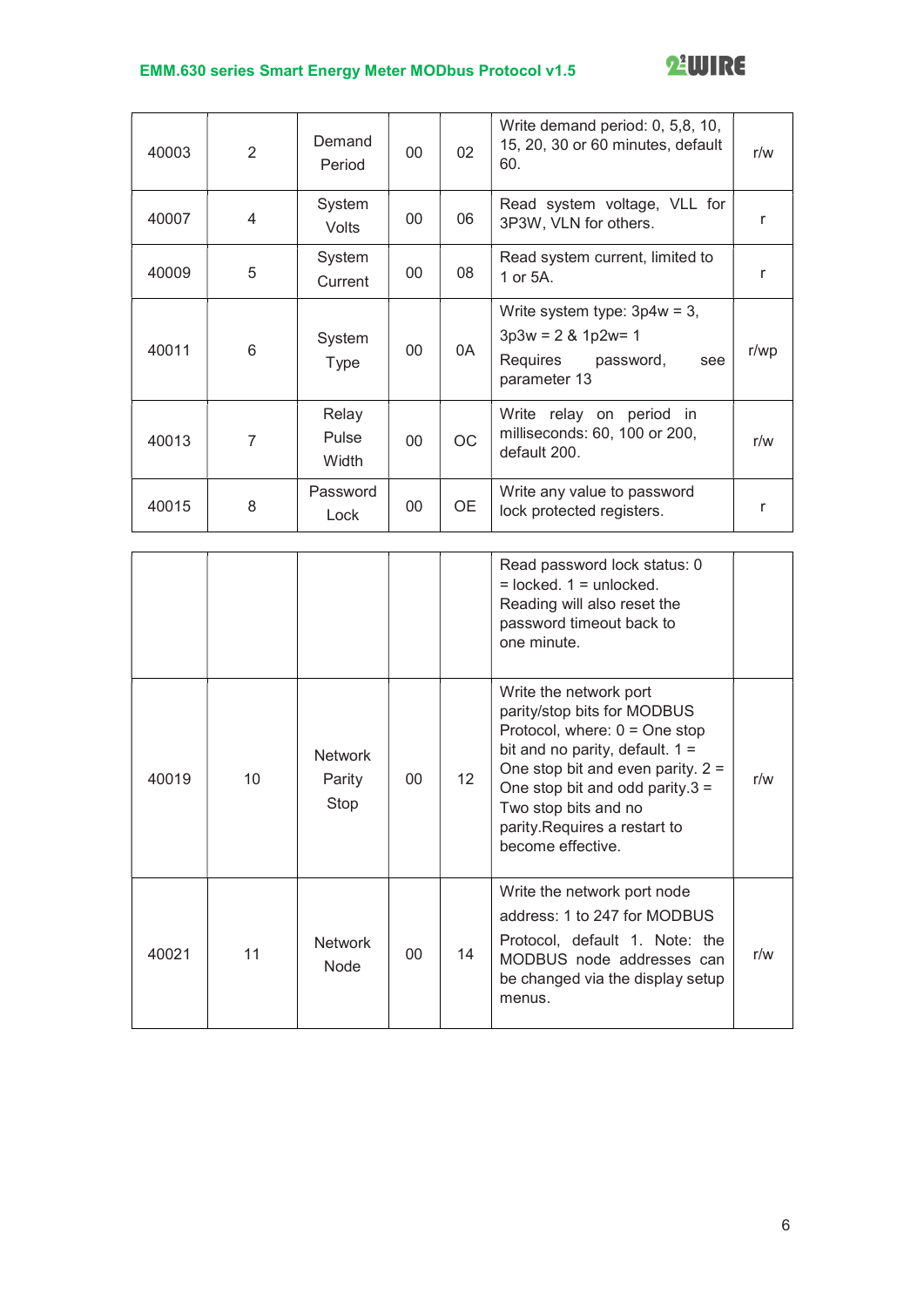

| 40023 | 12 | Pulse<br><b>Divisor</b>            | 00 | 16             | Write pulse divisor index: n<br>$= 1$ to 6<br>1--0.01kwh/imp<br>2--0.1kwh/imp<br>3--1kwh/imp<br>4-10kwh/imp<br>5-100kwh/imp<br>6-1000kwh/imp                                                                              | r/w |
|-------|----|------------------------------------|----|----------------|---------------------------------------------------------------------------------------------------------------------------------------------------------------------------------------------------------------------------|-----|
| 40025 | 13 | Password                           | 00 | 18             | Write password for access to<br>protected registers.                                                                                                                                                                      | r/w |
| 40029 | 15 | <b>Network</b><br><b>Baud Rate</b> | 00 | 1 <sup>C</sup> | Write the network port baud rate<br>for MODBUS Protocol, where:<br>$0 = 2400$ baud. $1 = 4800$ baud.<br>= 9600 baud, default.<br>2<br>3<br>$= 19200$ baud. $4 =$<br>38400 baud. Requires a restart<br>to become effective | r/w |
| 40033 | 17 | <b>CT Rate</b>                     | 00 | 20             | CT Ratio range:1~2000<br>ratio=<br>СT<br>primary<br>current/secondary current<br>(for 1A or 5A secondary meter<br>only)                                                                                                   | r/w |
| 40035 | 18 | PT Rate                            | 00 | 22             | PT Ratio range: 1~2000<br>PT ratio= primary voltage<br>/secondary voltage                                                                                                                                                 | r/w |
| 40037 | 19 | System<br>Power                    | 00 | 24             | Read the total system power,<br>e.g. for 3p4w returns System<br>Volts x System Amps x 3.                                                                                                                                  | r   |
| 40087 | 44 | Relay1<br>Energy<br>Type           | 00 | 56             | <b>MODBUS Protocol input</b><br>parameter for pulse relay 1: $37 =$<br>Total Wh or 39 = Total VArh,<br>default 39                                                                                                         | r/w |
| 40089 | 45 | Relay2<br>Energy<br><b>Type</b>    | 00 | 58             | <b>MODBUS</b><br>Protocol<br>input<br>parameter for pulse relay 2:<br>37 = Total kWh                                                                                                                                      | r   |

### Password

Some of the parameters described above are password protected and thus require the password to be entered at the Password register before they can be changed. The default password is 1000. When the password has been entered it will timeout in one minute unless the Password or Password Lock register is read to reset the timeout timer. Once the required changes have been made to the protected parameters the password lock should be reapplied by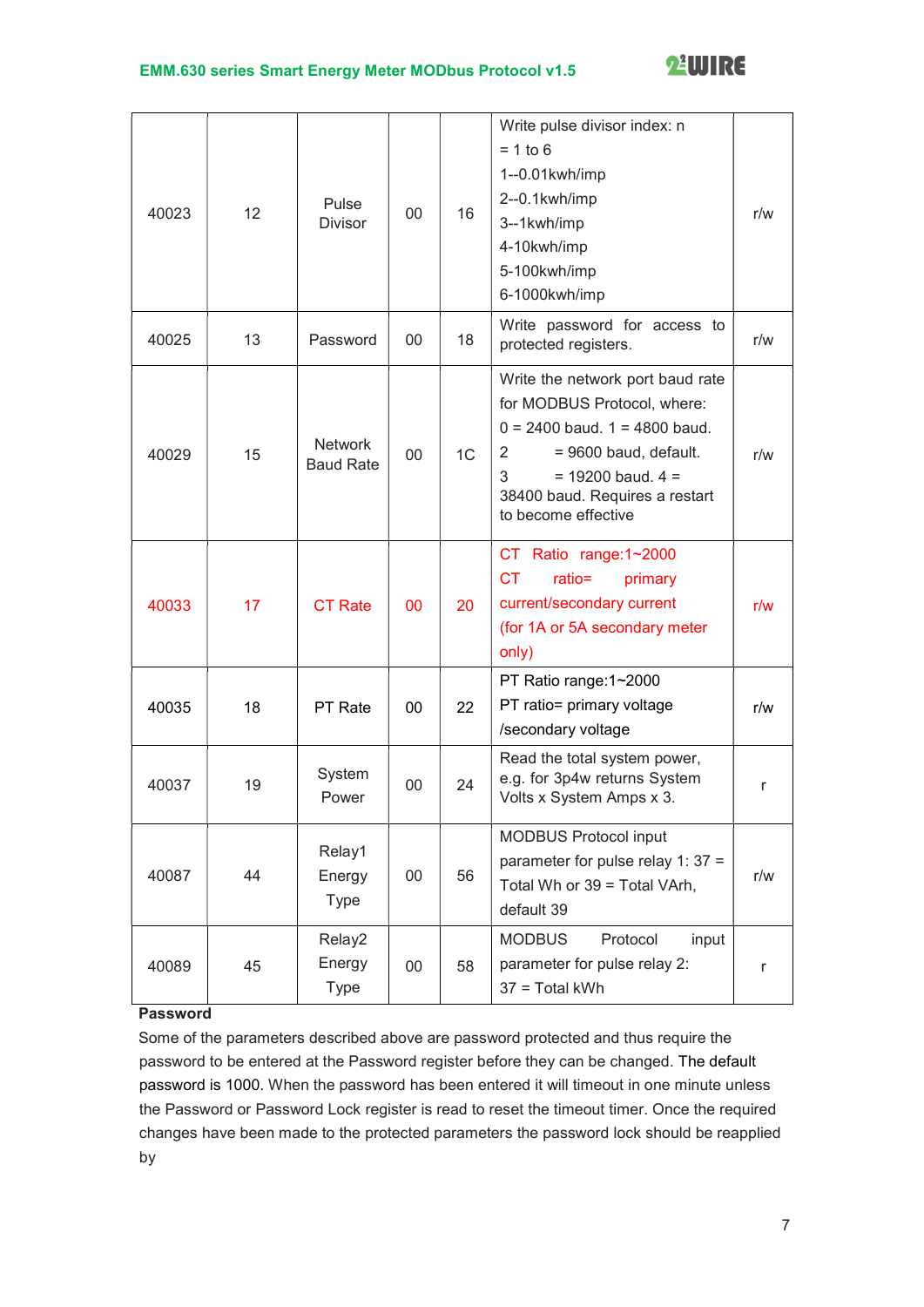- a) allowing the password to timeout, or
- b) power cycling the instrument.

#### 2 RS485 General Information

Some of the information in this section relates to other 2-Wire Digital meter product families, and is included to assist where a mixed network is implemented.RS485 or EIA (Electronic Industries Association) RS485 is a balanced line, half-duplex transmission system allowing transmission distances of up to 1.2 km. The following table summarizes the RS-485 Standard:

| <b>PARAMETER</b>                          |                          |
|-------------------------------------------|--------------------------|
| Mode of Operation                         | <b>Differential</b>      |
| Number of Drivers and Receivers           | 32 Drivers, 32 Receivers |
| Maximum Cable Length                      | 1200 m                   |
| Maximum Data Rate                         | 38400 bps                |
| Maximum Common Mode Voltage               | 12 V to -7 V             |
| Minimum Driver Output Levels (Loaded)     | $+/- 1.5 V$              |
| Minimum Driver Output Levels (Unloaded)   | $+/- 6 V$                |
| Drive Load                                | Minimum 60 ohms          |
| Driver Output Short Circuit Current Limit | 150 mA to Gnd,           |
|                                           | 250 mA to 12 V           |
|                                           | 250 mA to $-7$ V         |
| Minimum Receiver Input Resistance         | 12 kohms                 |
| Receiver Sensitivity                      | $+/- 200$ mV             |

Further information relating to RS485 may be obtained from either the EIA or the various RS485 device manufacturers, for example Texas Instruments or Maxim Semiconductors. This list is not exhaustive.

#### 2.1 Half Duplex

Half duplex is a system in which one or more transmitters (talkers) can communicate with one or more receivers (listeners) with only one transmitter being active at any one time. For example, a "conversation" is started by asking a question, the person who has asked the question will then listen until he gets an answer or until he decides that the individual who was asked the question is not going to reply.

In a 485 network the "master" will start the "conversation" with a "query" addressed to a specific "slave", the "master" will then listen for the "slave's" response. If the "slave" does not respond within a pre-defined period, (set by control software in the "master"), the "master" will abandon the "conversation".

#### 2.2 Connecting the Instruments

If connecting an RS485 network to a PC use caution if contemplating the use of an RS232 to 485 converter together with a USB to RS485 adapter. Consider either an RS232 to RS485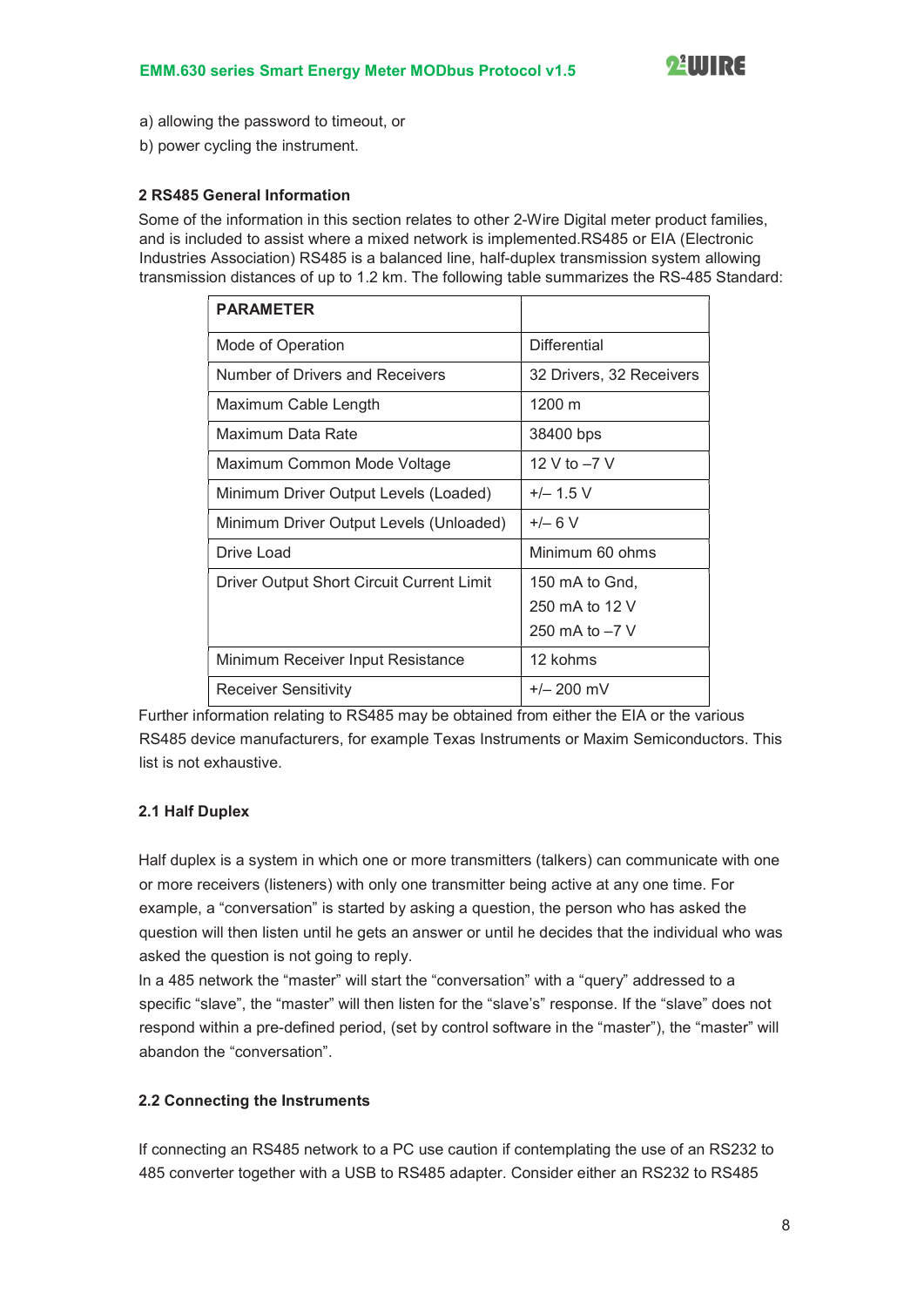

converter, connected directly to a suitable RS232 jack on the PC, or use a USB to RS485 converter or, for desktop PCs a suitable plug in RS485 card. (Many 232:485 converters draw power from the RS232 socket. If using a USB to RS232 adapter, the adapter may not have enough power available to run the 232:485 converter.)

Screened twisted pair cable should be used. For longer cable runs or noisier environments, use of a cable specifically designed for RS485 may be necessary to achieve optimum performance. All "A" terminals should be connected together using one conductor of the twisted pair cable, all "B" terminals should be connected together using the other conductor in the pair. The cable screen should be connected to the "Gnd" terminals.

A Belden 9841 (Single pair) or 9842 (Two pair) or similar cable with a characteristic impedance of 120 ohms is recommended. The cable should be terminated at each end with a 120 ohm, quarter watt (or greater) resistor. Note: Diagram shows wiring topology only. Always follow terminal identification on 2-Wire Digital meter product label.



There must be no more than two wires connected to each terminal, this ensures that a "Daisy Chain or "straight line" configuration is used. A "Star" or a network with "Stubs (Tees)" is not recommended as reflections within the cable may result in data corruption.



#### 2.3 A and B terminals

The A and B connections to the 2-Wire Digital meter products can be identified by the signals present on them whilst there is activity on the RS485 bus: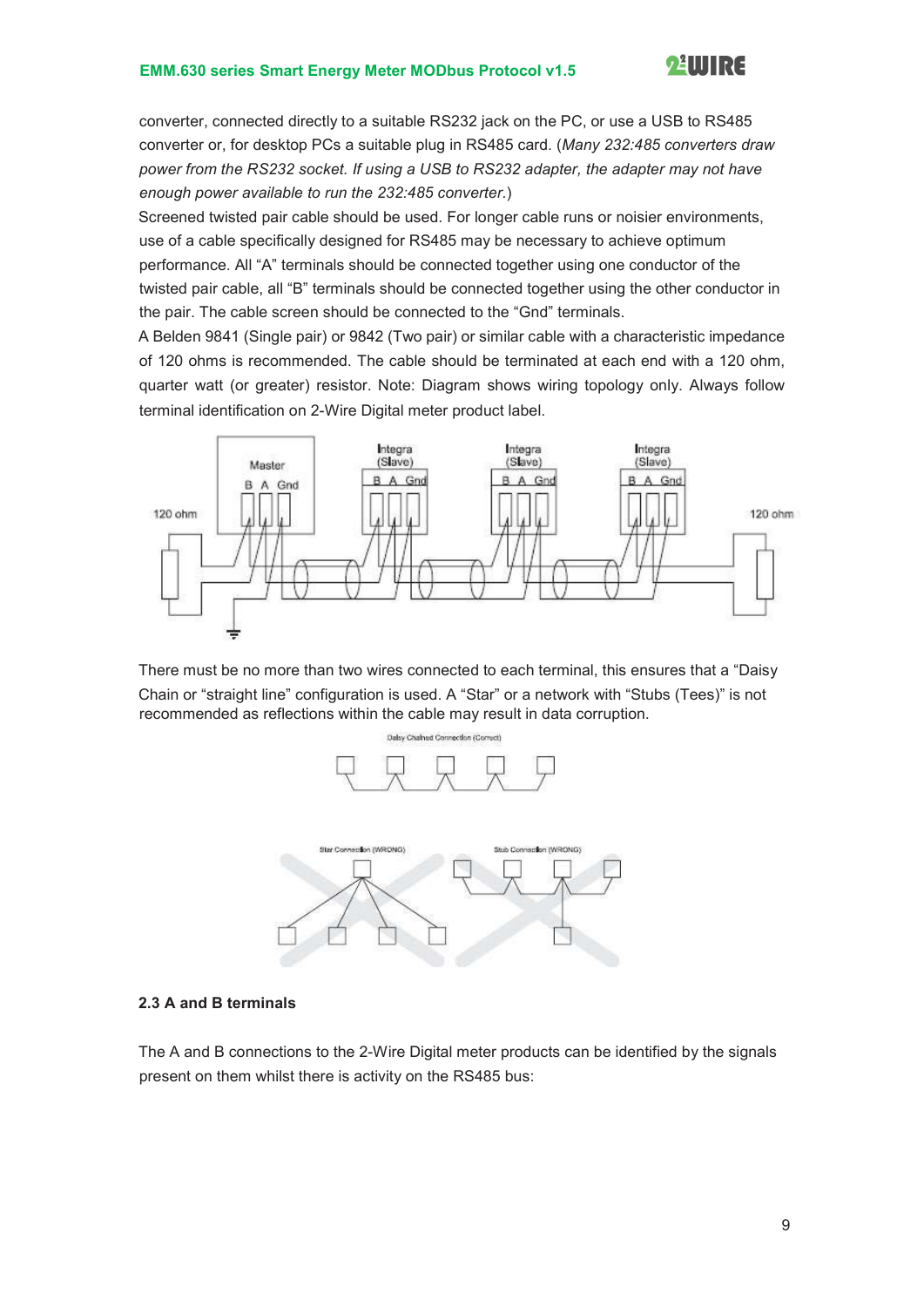

#### 2.4 Troubleshooting

·Start with a simple network, one master and one slave. With 2-Wire Digital meter products this is easily achieved as the network can be left intact whilst individual instruments are disconnected by removing the RS485 connection from the rear of the instrument.

·Check that the network is connected together correctly. That is all of the "A's" are connected together, and all of the "B's" are connected together, and also that all of the "Gnd's" are connected together.

·Confirm that the data "transmitted" onto the RS485 is not echoed back to the PC on the RS232 lines.(This facility is sometimes a link option within the converter). Many PC based packages seem to not perform well when they receive an echo of the message they are transmitting. SpecView and PCView (PC software) with a RS232 to RS485 converter are believed to include this feature.

·Confirm that the Address of the instrument is the same as the "master" is expecting.

·If the "network" operates with one instrument but not more than one check that each instrument has a unique address.

· Each request for data must be restricted to 40 parameters or less. Violating this requirement will impact the performance of the instrument and may result in a response time in excess of the specification.

·Check that the MODBUS Protocol mode (RTU or ASCII) and serial parameters (baud rate, number of data bits, number of stop bits and parity) are the same for all devices on the network.

·Check that the "master" is requesting floating-point variables (pairs of registers placed on floating point boundaries) and is not "splitting" floating point variables.

·Check that the floating-point byte order expected by the "master" is the same as that used by 2-Wire Digital meter products. (PCView and Citect packages can use a number of formats including that supported by 2-Wire Digital meter).

·If possible obtain a second RS232 to RS485 converter and connect it between the RS485 bus and an additional PC equipped with a software package, which can display the data on the bus. Check for the existence of valid requests.

#### 3 MODBUS Protocol General Information

Communication on a MODBUS Protocol Network is initiated (started) by a "Master" sending a query to a "Slave". The "Slave", which is constantly monitoring the network for queries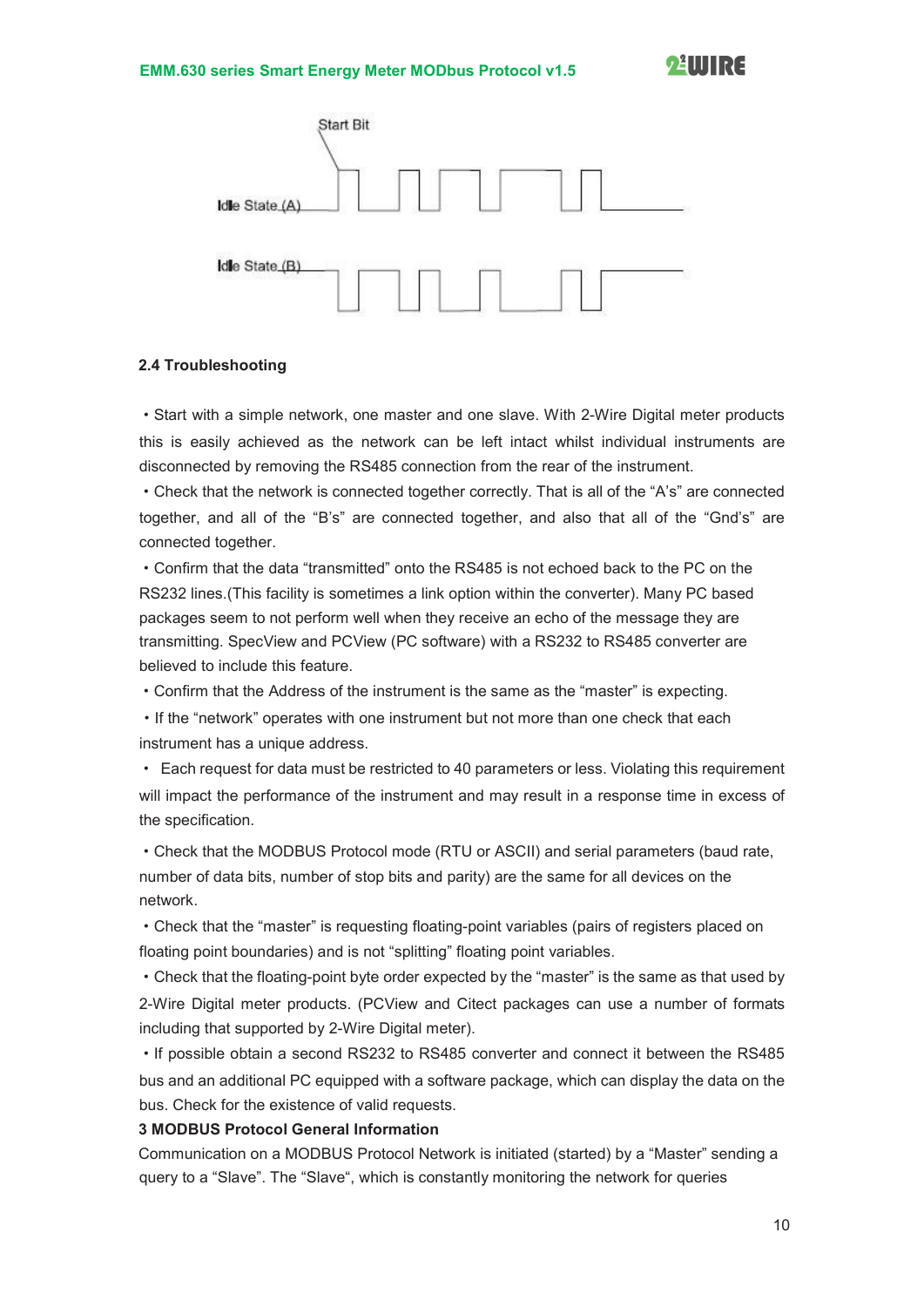

addressed to it, will respond by performing the requested action and sending a response back to the "Master". Only the "Master" can initiate a query.



In the MODBUS Protocol the master can address individual slaves, or, using a special "Broadcast" address, can initiate a broadcast message to all slaves. The 2-Wire Digital meter do not support the broadcast address.

#### 3.1 MODBUS Protocol Message Format

The MODBUS Protocol defines the format for the master's query and the slave's response. The query contains the device (or broadcast) address, a function code defining the requested action, any data to be sent, and an error-checking field.

The response contains fields confirming the action taken, any data to be returned, and an error-checking field. If an error occurred in receipt of the message then the message is ignored, if the slave is unable to perform the requested action, then it will construct an error message and send it as its response. The MODBUS Protocol functions used by the 2-Wire Digital meters copy 16 bit register values between master and slaves. However, the data used by the 2-Wire Digital meter is in 32 bit IEEE 754 floating point format. Thus each instrument parameter is conceptually held in two adjacent MODBUS Protocol registers. Query The following example illustrates a request for a single floating point parameter i.e. two 16-bit Modbus Protocol Registers.

| First Byte       |                  |                          |                                 |                                |                                       |                                       |                           | Last Byte              |
|------------------|------------------|--------------------------|---------------------------------|--------------------------------|---------------------------------------|---------------------------------------|---------------------------|------------------------|
| Slave<br>Address | Function<br>Code | Start<br>Address<br>(Hi) | <b>Start</b><br>Address<br>(Lo) | Number<br>οt<br>Points<br>'Hi) | <b>Number</b><br>оt<br>Points<br>(Lo) | <b>Number</b><br>οt<br>Points<br>(Lo) | Error<br>Check<br>$(L_0)$ | Error<br>Check<br>(Hi) |

Slave Address: 8-bit value representing the slave being addressed (1 to 247), 0 is reserved for the broadcast address. The 2-Wire Digital meters do not support the broadcast address. Function Code: 8-bit value telling the addressed slave what action is to be performed. (3, 4, 8 or 16 are valid for 2-Wire Digital meter)

Start Address (Hi): The top (most significant) eight bits of a 16-bit number specifying the start address of the data being requested.

Start Address (Lo): The bottom (least significant) eight bits of a 16-bit number specifying the start address of the data being requested. As registers are used in pairs and start at zero, then this must be an even number.

Number of Points (Hi): The top (most significant) eight bits of a 16-bit number specifying the number of registers being requested.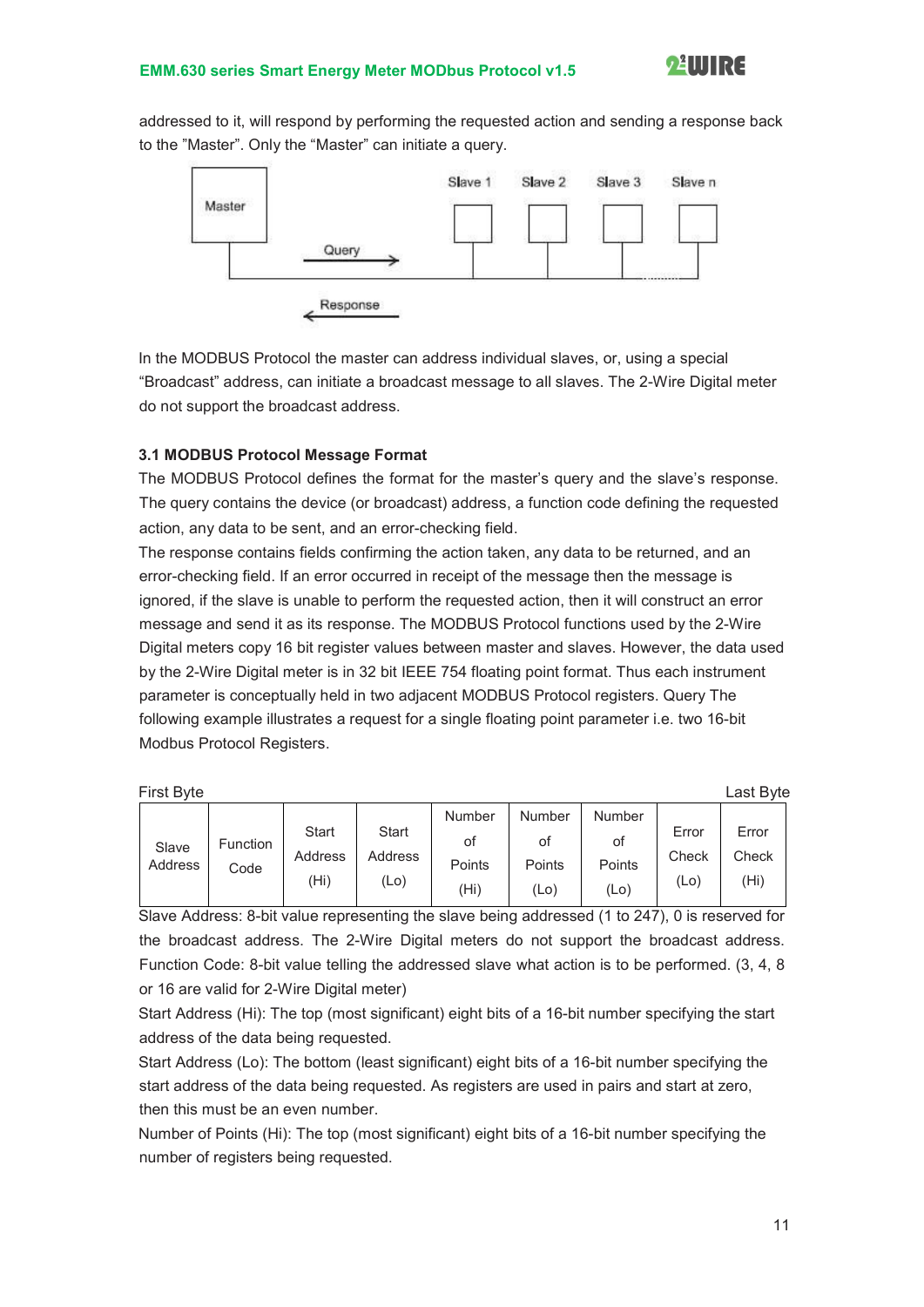

Number of Points (Lo): The bottom (least significant) eight bits of a 16-bit number specifying the number of registers being requested. As registers are used in pairs, then this must be an even number.

Error Check (Lo): The bottom (least significant) eight bits of a 16-bit number representing the error check value.

Error Check (Hi): The top (most significant) eight bits of a 16-bit number representing the error check value.

#### Response

The example illustrates the normal response to a request for a single floating point parameter i.e. two 16-bit Modbus Protocol Registers.

|                         |          |          |          |                   |       | Last Byte         |
|-------------------------|----------|----------|----------|-------------------|-------|-------------------|
|                         | First    | First    | Second   | Second            | Error | Error             |
| <b>Byte</b>             | Register | Register | Register | Register          | Check | Check             |
|                         | (Hi)     | (Lo)     | (Hi      | (L <sub>O</sub> ) | (Lo)  | (H <sub>i</sub> ) |
| <b>Function</b><br>Code | Count    |          |          | <b>First Byte</b> |       |                   |

Slave Address: 8-bit value representing the address of slave that is responding.

Function Code: 8-bit value which, when a copy of the function code in the query, indicates that the slave recognised the query and has responded. (See also Exception Response). Byte Count: 8-bit value indicating the number of data bytes contained within this response First Register (Hi)\*: The top (most significant) eight bits of a 16-bit number representing the first register requested in the query.

First Register (Lo)\*: The bottom (least significant) eight bits of a 16-bit number representing the first register requested in the query.

Second Register (Hi)\*: The top (most significant) eight bits of a 16-bit number representing the second register requested in the query.

Second Register (Lo)\*: The bottom (least significant) eight bits of a 16-bit number representing the second register requested in the query.

Error Check (Lo): The bottom (least significant) eight bits of a 16-bit number representing the error check value.

Error Check (Hi): The top (most significant) eight bits of a 16-bit number representing the error check value.

\*These four bytes together give the value of the floating point parameter requested.

#### Exception Response

If an error is detected in the content of the query (excluding parity errors and Error Check mismatch), then an error response (called an exception response), will be sent to the master. The exception response is identified by the function code being a copy of the query function code but with the most-significant bit set. The data contained in an exception response is a single byte error code.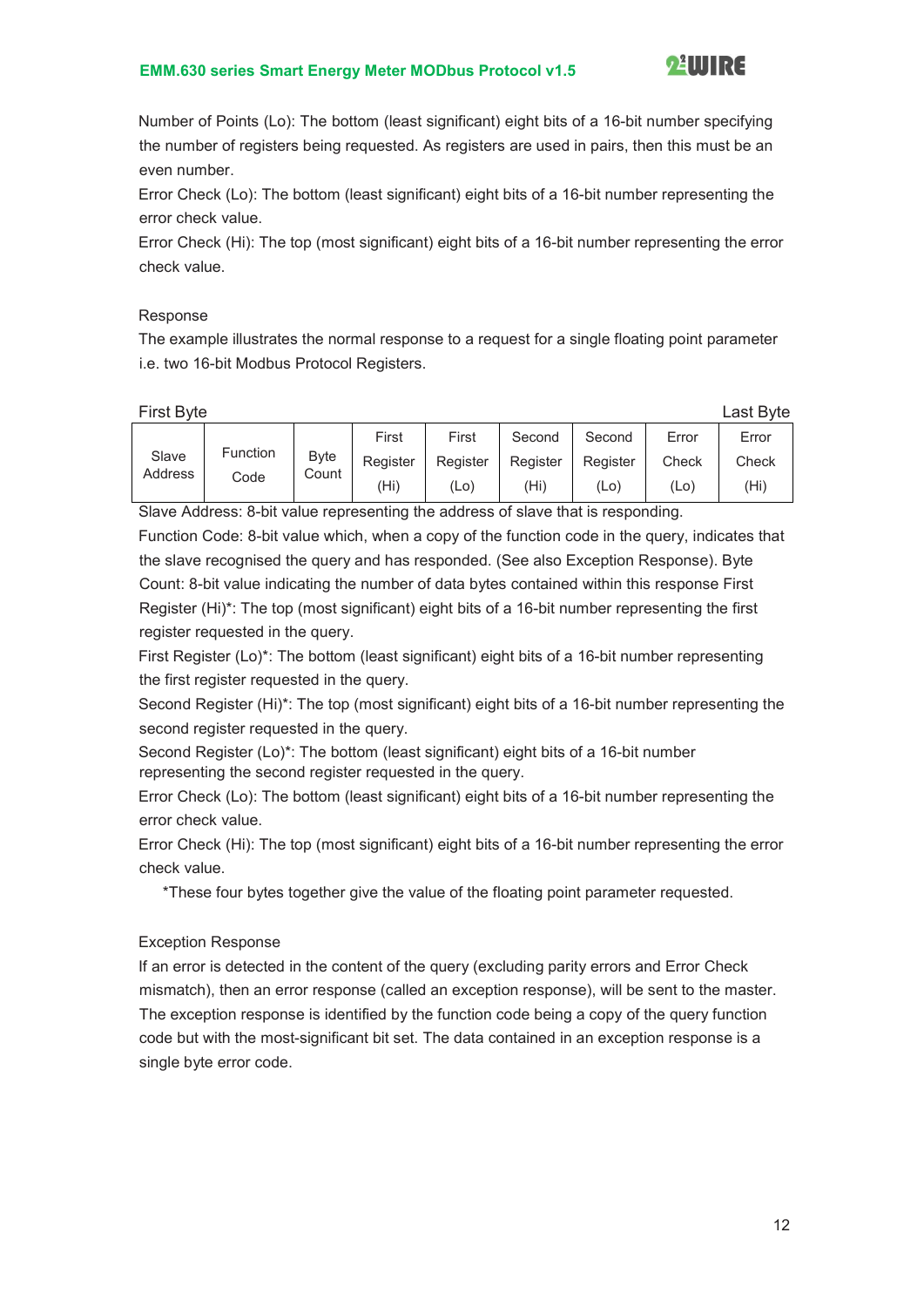

| First Byte       |                         |               |                        | Last Byte              |
|------------------|-------------------------|---------------|------------------------|------------------------|
| Slave<br>Address | <b>Function</b><br>Code | Error<br>Code | Error<br>Check<br>(Lo) | Error<br>Check<br>(Hi) |

Slave Address: 8-bit value representing the address of slave that is responding. Function Code: 8 bit value which is the function code in the query OR'ed with 80 hex, indicating that the slave either does not recognise the query or could not carry out the action requested. Error Code: 8-bit value indicating the nature of the exception detected. (See "Table Of Exception Codes" later).

Error Check (Lo): The bottom (least significant) eight bits of a 16-bit number representing the error check value.

Error Check (Hi): The top (most significant) eight bits of a 16-bit number representing the error check value.

#### 3.2 Serial Transmission Modes

There are two MODBUS Protocol serial transmission modes, ASCII and RTU. 2-Wire Digital meters do not support the ASCII mode.

In RTU (Remote Terminal Unit) mode, each 8-bit byte is used in the full binary range and is not limited to ASCII characters as in ASCII Mode. The greater data density allows better data throughput for the same baud rate, however each message must be transmitted in a continuous stream. This is very unlikely to be a problem for modern communications equipment.

Coding System: Full 8-bit binary per byte. In this document, the value of each byte will be shown as two hexadecimal characters each in the range 0-9 or A-F.

Line Protocol: 1 start bit, followed by the 8 data bits. The 8 data bits are sent with least significant bit first.

User Option Of Parity No Parity and 2 Stop Bits And Stop Bits: No Parity and 1 Stop Bit

Even Parity and 1 Stop Bit

Odd Parity and 1 Stop Bit.

User Option of Baud 2400; 4800 ; 9600 ; 19200 ; 38400

The baud rate, parity and stop bits must be selected to match the master's settings.

#### 3.3 MODBUS Protocol Message Timing (RTU Mode)

A MODBUS Protocol message has defined beginning and ending points. The receiving devices recognizes the start of the message, reads the "Slave Address" to determine if they are being addressed and knowing when the message is completed they can use the Error Check bytes and parity bits to confirm the integrity of the message. If the Error Check or parity fails then the message is discarded.

In RTU mode, messages starts with a silent interval of at least 3.5 character times.

The first byte of a message is then transmitted, the device address.

Master and slave devices monitor the network continuously, including during the 'silent' intervals. When the first byte (the address byte) is received, each device checks it to find out if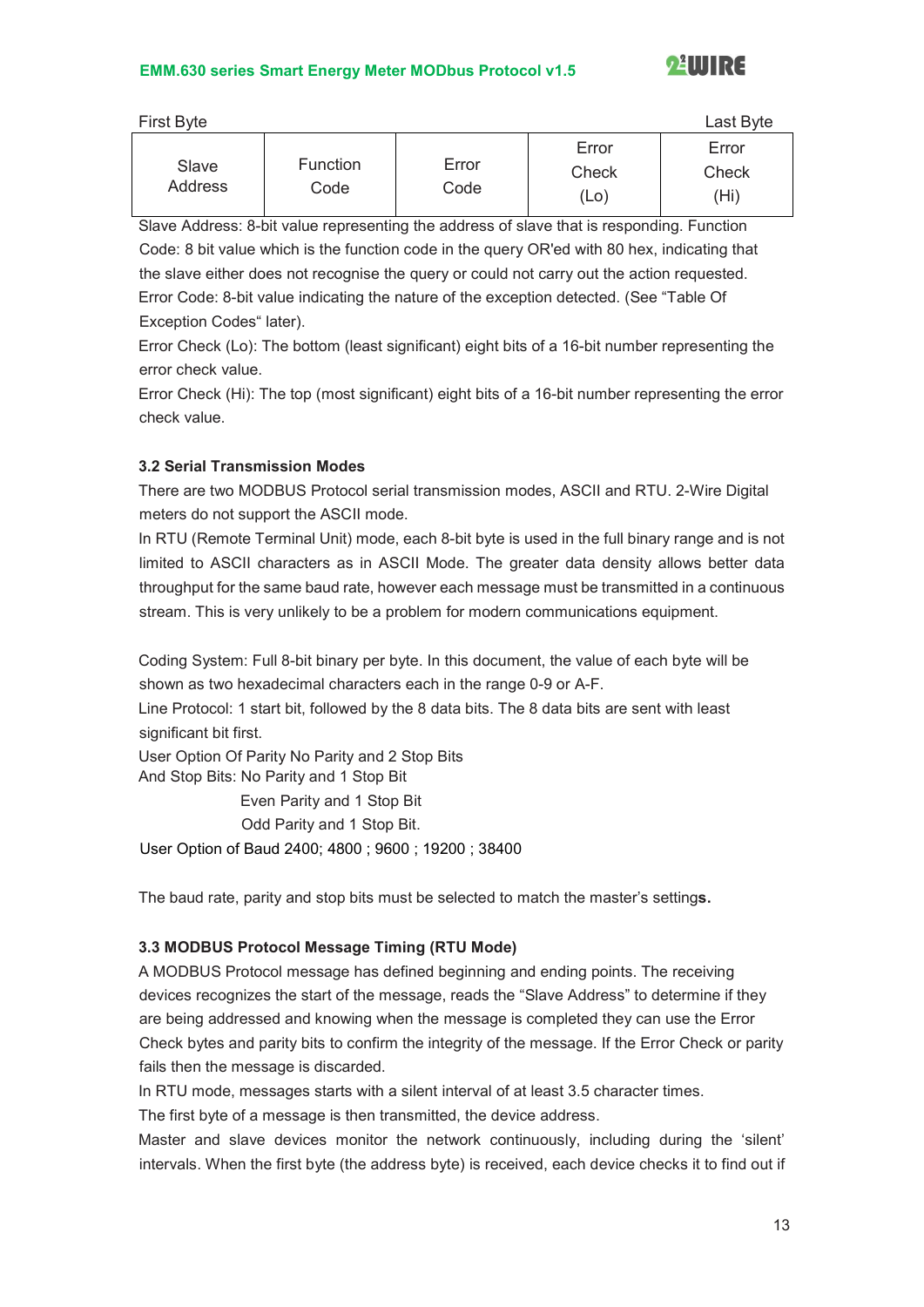

it is the addressed device. If the device determines that it is the one being addressed it records the whole message and acts accordingly, if it is not being addressed it continues monitoring for the next message.

Following the last transmitted byte, a silent interval of at least 3.5 character times marks the end of the message. A new message can begin after this interval.

In the 2-Wire 1000 and 2000, a silent interval of 60msec minimum is required in order to guarantee successful reception of the next request.

The entire message must be transmitted as a continuous stream. If a silent interval of more than 1.5 character times occurs before completion of the message, the receiving device flushes the incomplete message and assumes that the next byte will be the address byte of a new message.

Similarly, if a new message begins earlier than 3.5 character times following a previous message, the receiving device may consider it a continuation of the previous message. This will result in an error, as the value in the final CRC field will not be valid for the combined messages.

#### 3.4 How Characters are Transmitted Serially

When messages are transmitted on standard MODBUS Protocol serial networks each byte is sent in this order (left to right):

Transmit Character = Start Bit + Data Byte + Parity Bit + 1 Stop Bit (11 bits total):

| Least Significant Bit (LSB) |  |  |  |  |               | Most Significant Bit (MSB) |  |  |       |      |
|-----------------------------|--|--|--|--|---------------|----------------------------|--|--|-------|------|
|                             |  |  |  |  |               |                            |  |  |       |      |
| <b>Start</b>                |  |  |  |  | $\mathcal{D}$ |                            |  |  | Party | Stop |

#### Transmit Character = Start Bit + Data Byte + 2 Stop Bits (11 bits total):

| $\bigcap_{i=1}^{n} M_i U_{i}$ . $\bigcap_{i=1}^{n} M_i$ . If $\bigcup_{i=1}^{n} M_i U_{i}$ is a set $\bigcap_{i=1}^{n} M_i U_{i}$ . $\bigcap_{i=1}^{n} M_i U_{i}$ . If $M_i$ |  |  |  |  |  |  |  |  |  |
|------------------------------------------------------------------------------------------------------------------------------------------------------------------------------|--|--|--|--|--|--|--|--|--|

2-Wire Digital meters additionally support No parity, One stop bit.

Transmit Character = Start Bit + Data Byte + 1 Stop Bit (10 bits total):

| The meeter is configured by the user to wait for a prodotermined timeout interval. The meeter |  |  |  |  |  |  |  |  |
|-----------------------------------------------------------------------------------------------|--|--|--|--|--|--|--|--|

The master is configured by the user to wait for a predetermined timeout interval. The master will wait for this period of time before deciding that the slave is not going to respond and that the transaction should be aborted. Care must be taken when determining the timeout period from both the master and the slaves' specifications. The slave may define the 'response time' as being the period from the receipt of the last bit of the query to the transmission of the first bit of the response. The master may define the 'response time' as period between transmitting the first bit of the query to the receipt of the last bit of the response. It can be seen that message transmission time, which is a function of the baud rate, must be included in the timeout calculation.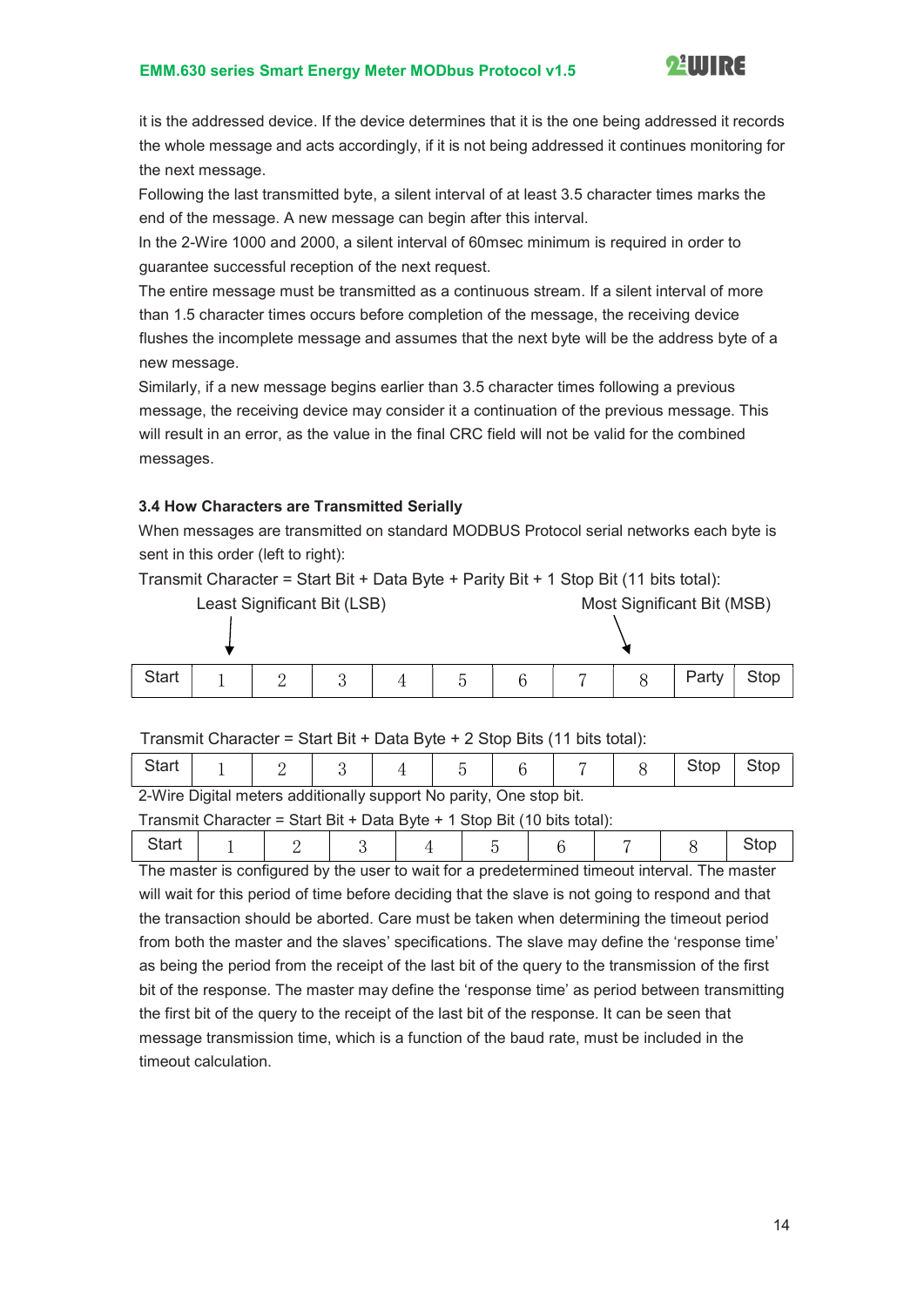

#### 3.5 Error Checking Methods

Standard MODBUS Protocol serial networks use two error checking processes, the error check bytes mentioned above check message integrity whilst Parity checking (even or odd) can be applied to each byte in the message.

#### 3.5.1 Parity Checking

If parity checking is enabled – by selecting either Even or Odd Parity - the quantity of "1's" will be counted in the data portion of each transmit character. The parity bit will then be set to a 0 or 1 to result in an Even or Odd total of "1's".

Note that parity checking can only detect an error if an odd number of bits are picked up or dropped in a transmit character during transmission, if for example two 1's are corrupted to 0's the parity check will not find the error.

If No Parity checking is specified, no parity bit is transmitted and no parity check can be made. Also, if No Parity checking is specified and one stop bit is selected the transmit character is effectively shortened by one bit.

#### 3.5.2 CRC Checking

The error check bytes of the MODBUS Protocol messages contain a Cyclical Redundancy Check (CRC) value that is used to check the content of the entire message. The error check bytes must always be present to comply with the MODBUS Protocol, there is no option to disable it.

The error check bytes represent a 16-bit binary value, calculated by the transmitting device. The receiving device must recalculate the CRC during receipt of the message and compare the calculated value to the value received in the error check bytes. If the two values are not equal, the message should be discarded.

The error check calculation is started by first pre-loading a 16-bit register to all 1's (i.e. Hex (FFFF)) each successive 8-bit byte of the message is applied to the current contents of the register. Note: only the eight bits of data in each transmit character are used for generating the CRC, start bits, stop bits and the parity bit, if one is used, are not included in the error check bytes.

During generation of the error check bytes, each 8-bit message byte is exclusive OR'ed with the lower half of the 16 bit register. The register is then shifted eight times in the direction of the least significant bit (LSB), with a zero filled into the most significant bit (MSB) position. After each shift the LSB prior to the shift is extracted and examined. If the LSB was a 1, the register is then exclusive OR'ed with a pre-set, fixed value. If the LSB was a 0, no exclusive OR takes place.

This process is repeated until all eight shifts have been performed. After the last shift, the next 8-bit message byte is exclusive OR'ed with the lower half of the 16 bit register, and the process repeated. The final contents of the register, after all the bytes of the message have been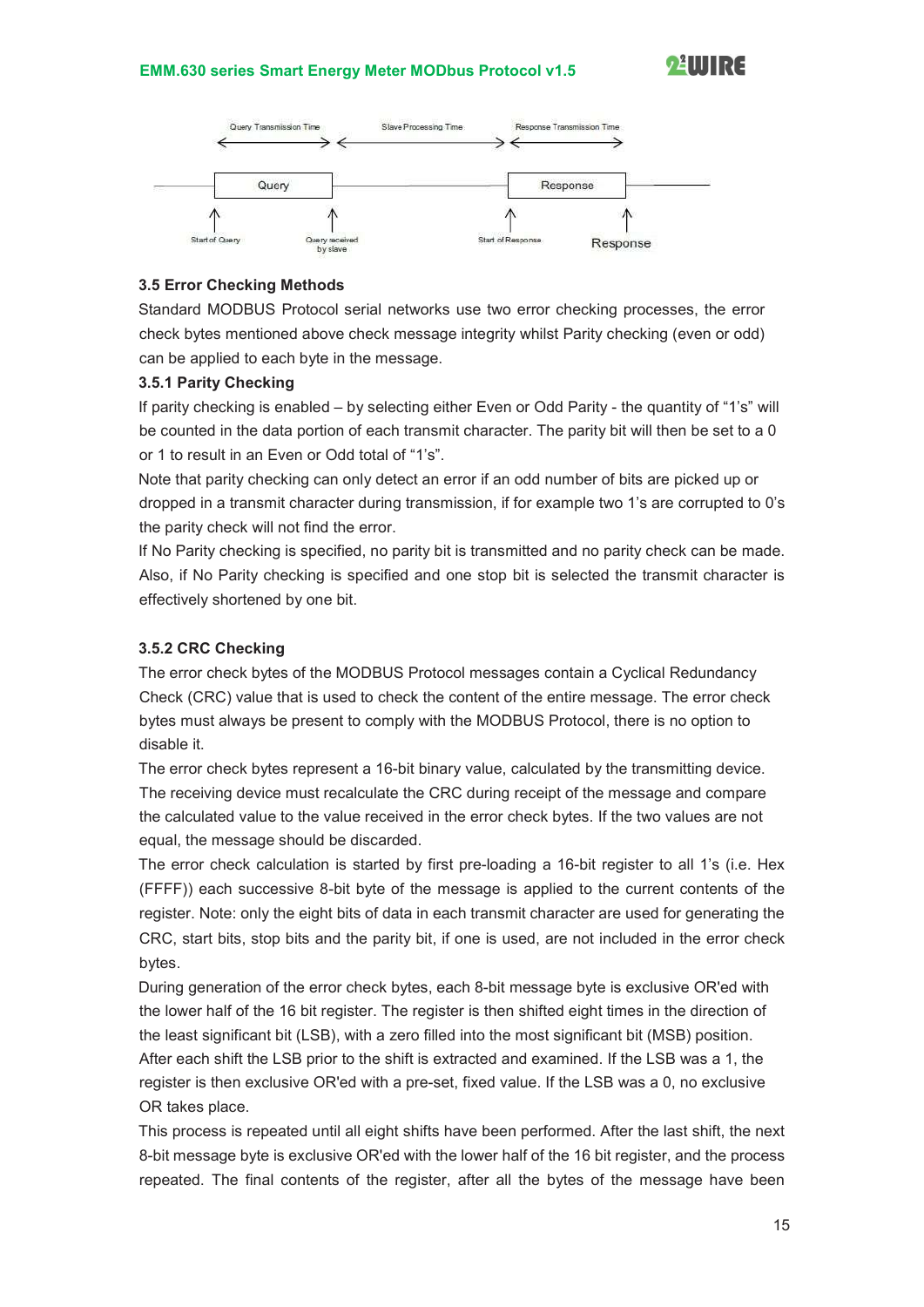

applied, is the error check value. In the following pseudo code "Error Word" is a 16-bit value representing the error check values.

#### BEGIN

```
Error Word = Hex (FFFF) 
      FOR Each byte in message 
           Error Word = Error Word XOR byte in message 
           FOR Each bit in byte 
                  LSB = Error Word AND Hex (0001) 
                  IF LSB = 1 THEN Error Word = Error Word – 1 
                  Error Word = Error Word / 2 
                  IF LSB = 1 THEN Error Word = Error Word XOR Hex (A001) 
            NEXT bit in byte 
NEXT Byte in message
```
END

#### 3.6 Function Codes

The function code part of a MODBUS Protocol message defines the action to be taken by the slave. 2-Wire Digital meters support the following function codes:

| Code | <b>MODBUS Protocol</b><br>name       | <b>Description</b>                                                                               |  |
|------|--------------------------------------|--------------------------------------------------------------------------------------------------|--|
| 03   | <b>Read Holding</b><br>Registers     | Read the contents of read/write<br>location(4X references)                                       |  |
| 04   | <b>Read Input Registers</b>          | Read the contents of read only<br>location(3X references)                                        |  |
| 08   | <b>Diagnostics</b>                   | Only sub-function zero is supported.<br>This returns the data element of the<br>query unchanged. |  |
| 15   | <b>Pre-set Multiple</b><br>Registers | Set the contents of read/write<br>location (4X references)                                       |  |

#### 3.7 IEEE floating point format

The MODBUS Protocol defines 16 bit "Registers" for the data variables. A 16-bit number would prove too restrictive, for energy parameters for example, as the maximum range of a 16-bit number is 65535.

However, there are a number of approaches that have been adopted to overcome this restriction. 2-Wire Digital meters use two consecutive registers to represent a floating-point number, effectively expanding the range to  $+/- 1x1037$ .

The values produced by 2-Wire Digital meters can be used directly without any requirement to "scale" the values, for example, the units for the voltage parameters are volts, the units for the power parameters are watts etc.

What is a floating point Number?

A floating-point number is a number with two parts, a mantissa and an exponent and is written in the form  $1.234 \times 10<sub>5</sub>$ . The mantissa  $(1.234 \text{ in this example})$  must have the decimal point moved to the right with the number of places determined by the exponent (5 places in this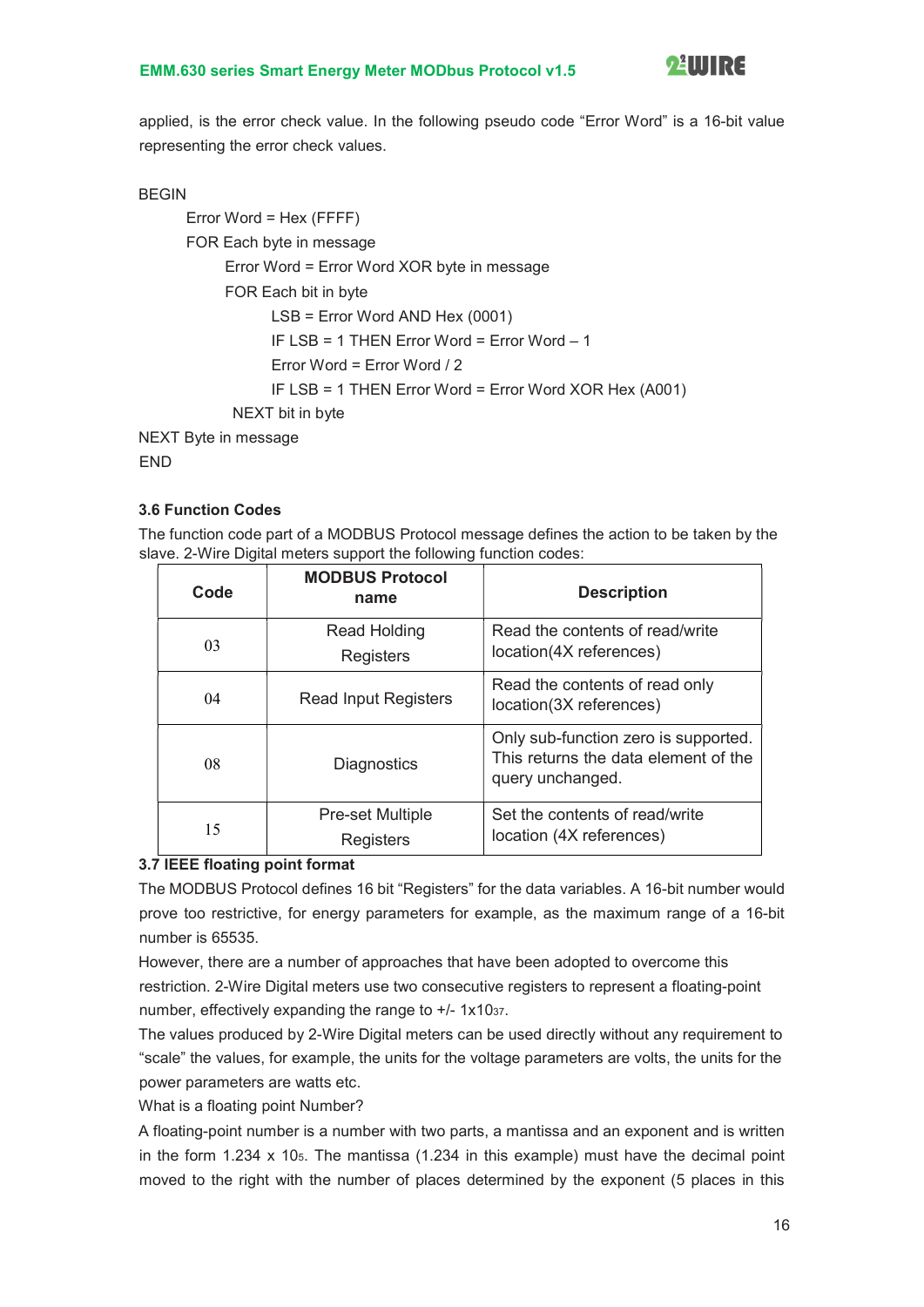

example) i.e.  $1.234x$  10 $5 = 123400$ . If the exponent is negative the decimal point is moved to the left.

What is an IEEE 754 format floating-point number?

An IEEE 754 floating point number is the binary equivalent of the decimal floating-point number shown above. The major difference being that the most significant bit of the mantissa is always arranged to be 1 and is thus not needed in the representation of the number. The process by which the most significant bit is arranged to be 1 is called normalization, the mantissa is thus referred to as a "normal mantissa". During normalization the bits in the mantissa are shifted to the left whilst the exponent is decremented until the most significant bit of the mantissa is one. In the special case where the number is zero both mantissa and exponent are zero.

#### The bits in an IEEE 754 format have the following significance:

| Data Hi Reg, | Data Hi Reg, | Data Lo Reg, | Data Lo Reg, |
|--------------|--------------|--------------|--------------|
| Hi Byte.     | Lo Byte.     | Hi Byte.     | Lo Byte.     |
| <b>SEEE</b>  | EMMM         | <b>MMMM</b>  | <b>MMMM</b>  |
| <b>EEEE</b>  | <b>MMMM</b>  | <b>MMMM</b>  | <b>MMMM</b>  |

Where:

S represents the sign bit where 1 is negative and 0 is positive

E is the 8-bit exponent with an offset of 127 i.e. an exponent of zero is represented by 127, an exponent of 1 by 128 etc.

M is the 23-bit normal mantissa. The 24th bit is always 1 and, therefore, is not stored.

|  |  |  | Using the above format the floating point number 240.5 is represented as 43708000 hex: |
|--|--|--|----------------------------------------------------------------------------------------|
|--|--|--|----------------------------------------------------------------------------------------|

| Data Hi Reg, | Data Hi Reg, | Data Lo Reg, | Data Lo Reg, |
|--------------|--------------|--------------|--------------|
| Hi Byte      | Lo Byte      | Hi Byte      | Lo Byte      |
| 43           | 70           | 80           | 00           |

The following example demonstrates how to convert IEEE 754 floating-point numbers from their hexadecimal form to decimal form. For this example, we will use the value for 240.5 shown above

Note that the floating-point storage representation is not an intuitive format. To convert this value to decimal, the bits should be separated as specified in the floating-point number storage format table shown above.

#### For example:

| Data Hi Reg, | Data Hi Reg. | Data Lo Reg. | Data Lo Reg. |
|--------------|--------------|--------------|--------------|
| Hi Byte      | Lo Byte      | Hi Byte      | Lo Byte      |
| 0100 0011    | 0111 0000    | 1000 0000    | 0000 0000    |

From this you can determine the following information.

·The sign bit is 0, indicating a positive number.

·The exponent value is 10000110 binary or 134 decimal. Subtracting 127 from 134 leaves 7, which is the actual exponent.

·The mantissa appears as the binary number 11100001000000000000000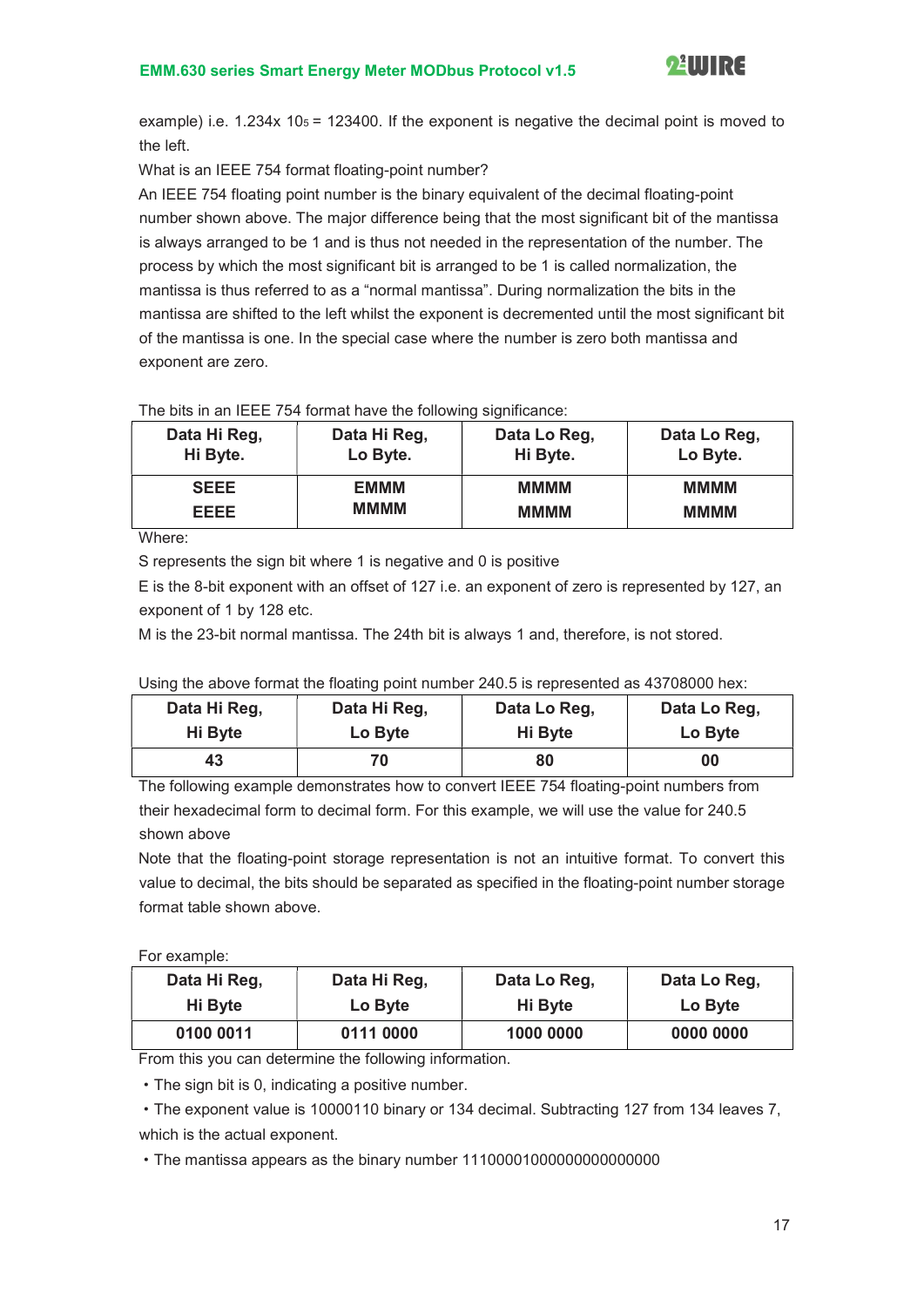

There is an implied binary point at the left of the mantissa that is always preceded by a 1. This bit is not stored in the hexadecimal representation of the floating-point number. Adding 1 and the binary point to the beginning of the mantissa gives the following:

1.11100001000000000000000

Now, we adjust the mantissa for the exponent. A negative exponent moves the binary point to the left. A positive exponent moves the binary point to the right. Because the exponent is 7, the mantissa is adjusted as follows:

11110000.1000000000000000

Finally, we have a binary floating-point number. Binary bits that are to the left of the binary point represent the power of two corresponding to their position. For example, 11110000 represents  $(1 \times 2_7)$  +

 $(1 \times 2_6) + (1 \times 2_5) + (1 \times 2_4) + (0 \times 2_3) + (0 \times 2_2) + (0 \times 2_1) + (0 \times 2_0) = 240.$ 

Binary bits that are to the right of the binary point also represent a power of 2 corresponding to their position. As the digits are to the right of the binary point the powers are negative. For example: .100 represents  $(1 \times 2.1) + (0 \times 2.2) + (0 \times 2.3) + ...$  which equals 0.5.

Adding these two numbers together and making reference to the sign bit produces the number  $+240.5$ .

For each floating point value requested two MODBUS Protocol registers (four bytes) must be requested. The received order and significance of these four bytes for 2-Wire Digital meters is shown below:

| Data Hi Reg, | Data Hi Reg, | Data Lo Reg. | Data Lo Reg. |
|--------------|--------------|--------------|--------------|
| Hi Byte      | Lo Byte      | Hi Byte      | Lo Byte      |
|              |              |              |              |

3.8 MODBUS Protocol Commands supported

All 2-Wire Digital meters support the "Read Input Register" (3X registers), the "Read Holding Register" (4X registers) and the "Pre-set Multiple Registers" (write 4X registers) commands of the MODBUS Protocol RTU protocol. All values stored and returned are in floating point format to IEEE 754 with the most significant register first.

#### 3.8.1 Read Input Registers

MODBUS Protocol code 04 reads the contents of the 3X registers.

Example

The following query will request 'Volts 1' from an instrument with node address 1:

| <b>Field Name</b>            | Example(Hex)   |
|------------------------------|----------------|
| <b>Slave Address</b>         | 01             |
| Function                     | 04             |
| <b>Starting Address High</b> | 00             |
| <b>Starting Address Low</b>  | 0 <sup>0</sup> |
| Number of Points High        | 0 <sup>0</sup> |
| Number of Points Low         | 02             |
| Error Check Low              | 71             |
| Error Check High             |                |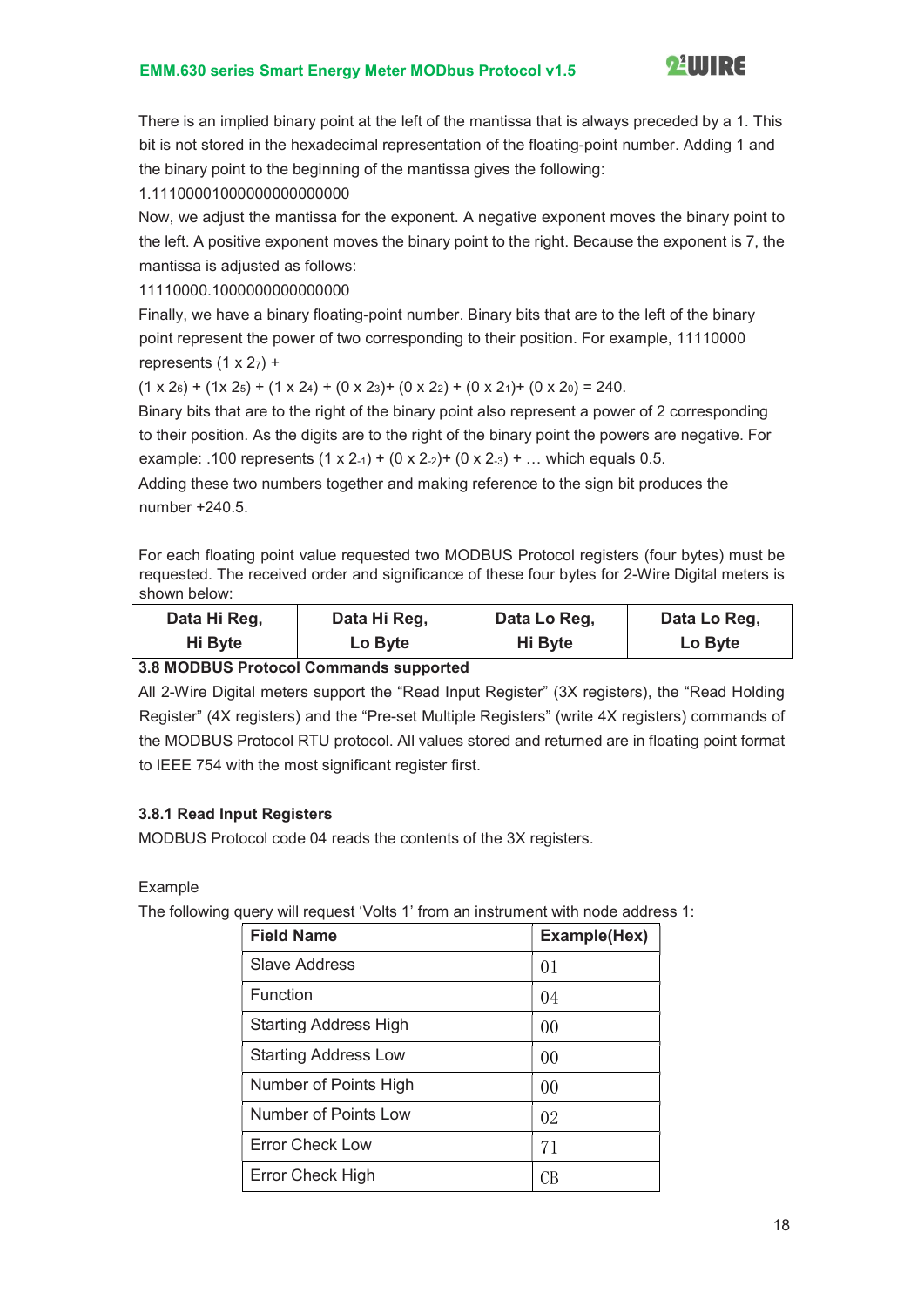

Note: Data must be requested in register pairs i.e. the "Starting Address" and the "Number of Points" must be even numbers to request a floating point variable. If the "Starting Address" or the "Number of points" is odd then the query will fall in the middle of a floating point variable the product will return an error message.

The following response returns the contents of Volts 1 as 230.2. But see also "Exception Response" later.

| <b>Field Name</b>         | <b>Example (Hex)</b> |
|---------------------------|----------------------|
| Slave Address             | 01                   |
| Function                  | 04                   |
| <b>Byte Count</b>         | 04                   |
| Data, High Reg, High Byte | 43                   |
| Data, High Reg, Low Byte  | 66                   |
| Data, Low Reg, High Byte  | 33                   |
| Data, Low Reg, Low Byte   | 34                   |
| <b>Error Check Low</b>    | 1 B                  |
| <b>Error Check High</b>   | 38                   |

#### 3.9 Holding Registers

#### 3.9.1 Read Holding Registers

MODBUS Protocol code 03 reads the contents of the 4X registers.

#### Example

The following query will request the prevailing 'Demand Time':

| <b>Field Name</b>            | Example (Hex)  |
|------------------------------|----------------|
| Slave Address                | 01             |
| Function                     | 03             |
| <b>Starting Address High</b> | 0 <sup>0</sup> |
| <b>Starting Address Low</b>  | 0 <sup>0</sup> |
| Number of Points High        | 0 <sup>0</sup> |
| Number of Points Low         | 02             |
| <b>Error Check Low</b>       | C <sub>4</sub> |
| Error Check High             |                |

Note: Data must be requested in register pairs i.e. the "Starting Address" and the "Number of Points" must be even numbers to request a floating point variable. If the "Starting Address" or the "Number of points" is odd then the query will fall in the middle of a floating point variable the product will return an error message.

The following response returns the contents of Demand Time as 1, But see also "Exception Response" later.

| <b>Field Name</b> | <b>Example (Hex)</b> |
|-------------------|----------------------|
| Slave Address     |                      |
| <b>Function</b>   |                      |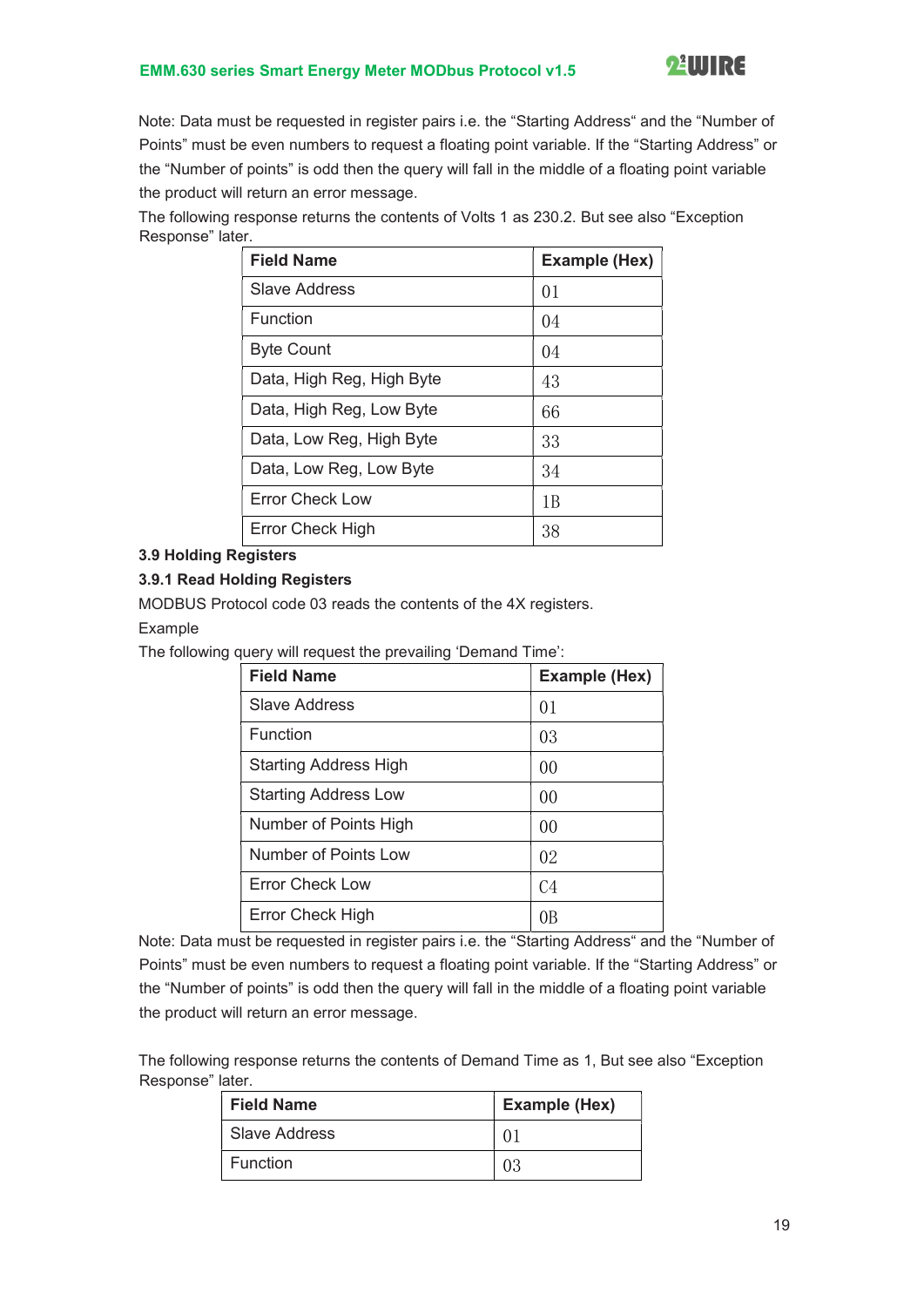| <b>Byte Count</b>         | (1)4 |
|---------------------------|------|
| Data, High Reg, High Byte | 3F   |
| Data, High Reg, Low Byte  | 80   |
| Data, Low Reg, High Byte  | 00   |
| Data, Low Reg, Low Byte   | 00   |
| Error Check Low           | F7   |
| <b>Error Check High</b>   | СF   |

#### 3.9.2 Write Holding Registers

MODBUS Protocol code 10 (16 decimal) writes the contents of the 4X registers. Example

The following query will set the Demand Period to 60, which effectively resets the Demand Time:

| <b>Field Name</b>            | <b>Example (Hex)</b> |
|------------------------------|----------------------|
| Slave Address                | 01                   |
| Function                     | 10                   |
| <b>Starting Address High</b> | 00                   |
| <b>Starting Address Low</b>  | 02                   |
| Number of Registers High     | 00                   |
| Number of Registers Low      | 02                   |
| <b>Byte Count</b>            | 04                   |
| Data, High Reg, High Byte    | 42                   |
| Data, High Reg, Low Byte     | 70                   |
| Data, Low Reg, High Byte     | 00                   |
| Data, Low Reg, Low Byte      | 00                   |
| <b>Error Check Low</b>       | 67                   |
| Error Check High             | D5                   |

Note: Data must be written in register pairs i.e. the "Starting Address" and the "Number of Points" must be even numbers to write a floating point variable. If the "Starting Address" or the "Number of points" is odd then the query will fall in the middle of a floating point variable the product will return an error message. In general only one floating point value can be written per query

The following response indicates that the write has been successful. But see also "Exception Response"later.

| <b>Field Name</b>            | Example (Hex) |
|------------------------------|---------------|
| Slave Address                |               |
| Function                     | 10            |
| <b>Starting Address High</b> | ()()          |
| <b>Starting Address Low</b>  | ()            |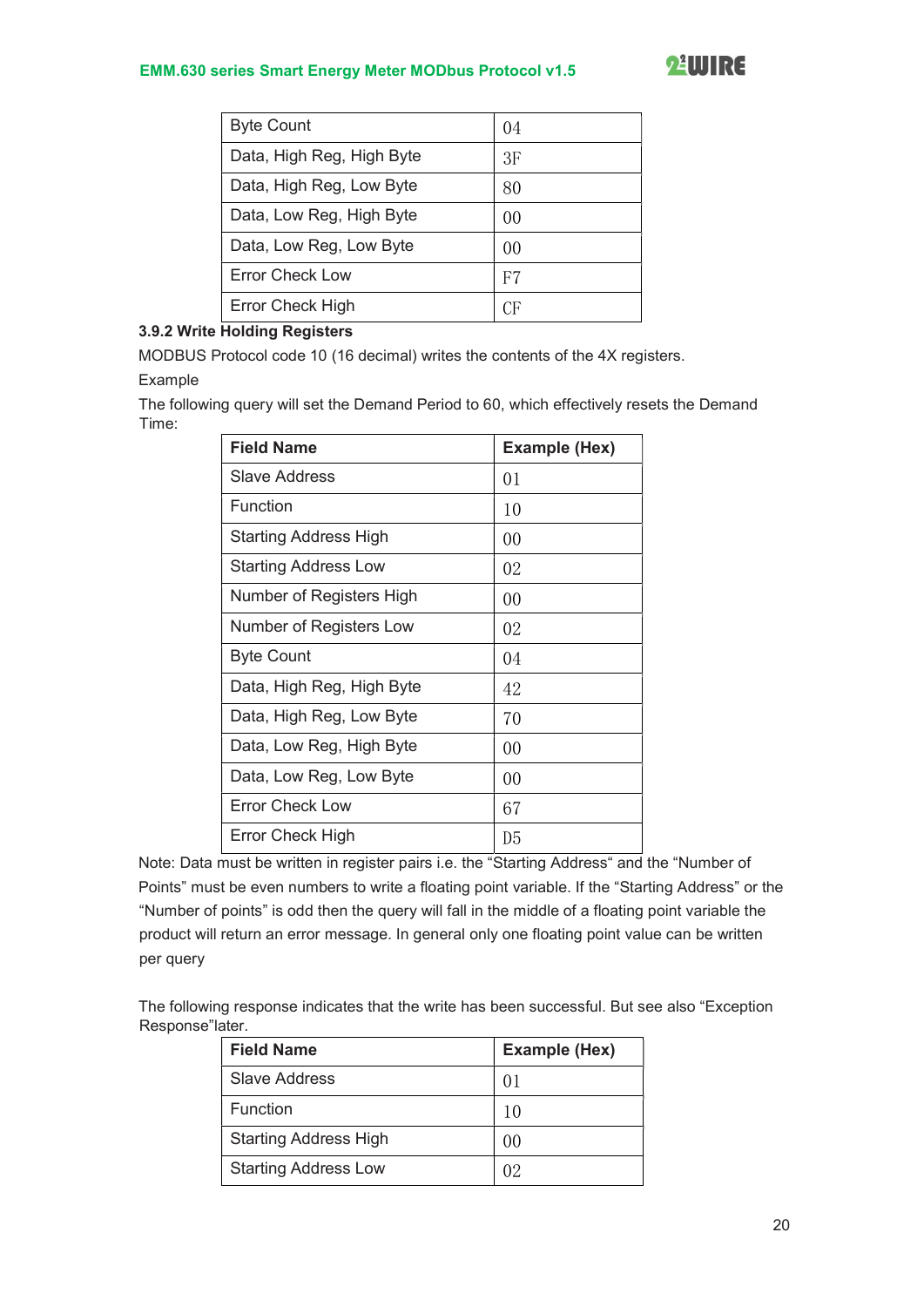| Number of Registers High | ()() |
|--------------------------|------|
| Number of Registers Low  | 02   |
| <b>Error Check Low</b>   | ЕC   |
| Error Check High         |      |

#### 3.10 Exception Response

If the slave in the "Write Holding Register" example above, did not support that function then it would have replied with an Exception Response as shown below. The exception function code is the original function code from the query with the MSB set i.e. it has had 80 hex logically ORed with it. The exception code indicates the reason for the exception. The slave will not respond at all if there is an error with the parity or CRC of the query. However, if the slave can not process the query then it will respond with an exception. In this case a code 01, the requested function is not support by this slave.

| <b>Field Name</b>      | <b>Example (Hex)</b>     |
|------------------------|--------------------------|
| <b>Slave Address</b>   | ()                       |
| Function               | $10 \text{ OR } 80 = 90$ |
| <b>Exception Code</b>  | ()                       |
| <b>Error Check Low</b> | 8D                       |
| Error Check High       |                          |

#### 3.11 Exception Codes

#### 3.11.1 Table of Exception Codes

2-Wire Digital meters support the following function codes:

| <b>Exception</b><br>Code | <b>MODBUS</b><br><b>Protocol name</b> | <b>Description</b>                                                                                       |
|--------------------------|---------------------------------------|----------------------------------------------------------------------------------------------------------|
| 01                       | Illegal Function                      | The function code is not supported by the<br>product                                                     |
| 02                       | Illegal Data Address                  | Attempt to access an invalid address or an<br>attempt to read or write part of a floating point<br>value |
| 03                       | Illegal Data Value                    | Attempt to set a floating point variable to an<br>invalid value                                          |
| 05                       | <b>Slave Device Failure</b>           | error occurred when the instrument<br>An<br>attempted to store an<br>update to it's<br>configuration     |

#### 3.12 Diagnostics

MODBUS Protocol code 08 provides a number of diagnostic sub-functions. Only the "Return Query Data" sub-function (sub-function 0) is supported on 2-Wire Digital meters.

#### Example

The following query will send a diagnostic "return query data" query with the data elements set to Hex(AA) and Hex(55) and will expect these to be returned in the response:

| <b>Field Name</b> | <b>Example (Hex)</b> |
|-------------------|----------------------|
| l Slave Address   | 0.                   |
| <b>Function</b>   | ገጾ                   |